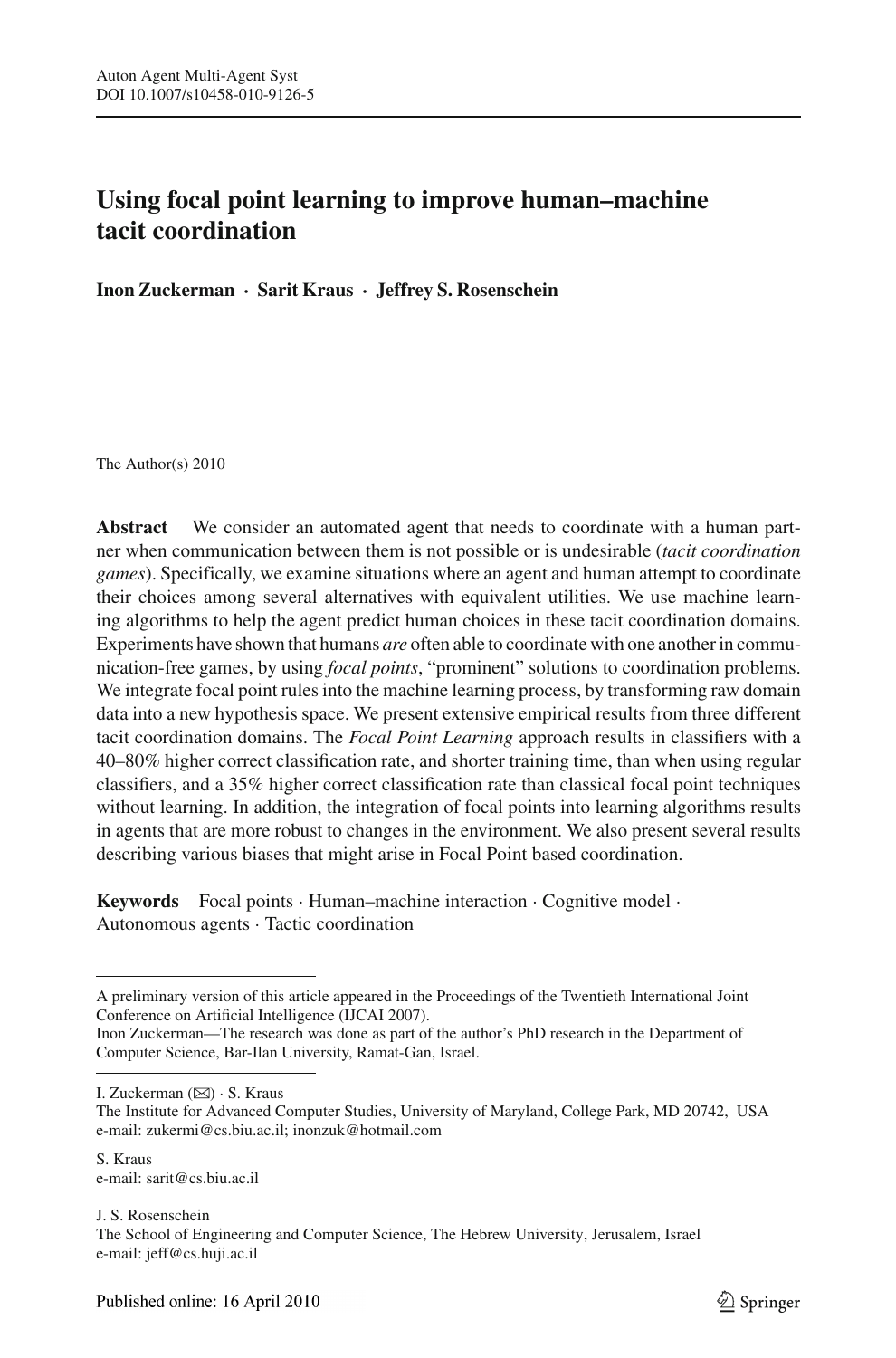## **1 Introduction**

One of the central problems in multi-agent systems is the problem of coordination. Agents often differ, as do humans, in their subjective view of the world and in their goals, and need to coordinate their actions in a coherent manner in order to attain mutual benefit. Sometimes, achieving coherent behavior is the result of explicit communication and negotiation [\[34](#page-27-0)[,17\]](#page-26-0). However, communication is not always possible, for reasons as varied as high communication costs, the need to avoid detection, damaged communication devices, or language incompatibility.

Several methods have been developed for achieving coordination and cooperation without communication, for teams of automated agents in well-defined tasks. The research presented in [\[8](#page-26-1)] provides a solution to the *flocking problem*, in which robots need to follow their leader. The robots, grouped into mobile teams, move in a two-dimensional space and cannot communicate with one another. A comparison of experiments with and without communication in the *retrieval task*, in which agents need to scout and retrieve resources, was presented in [\[1](#page-26-2)]. In [\[28](#page-26-3)], agents used predefined social laws for achieving coordination without communication in the multiagent *territory exploration task*. All of the above research considers specific methods that are tailored for a single, well-defined task, and for pure autonomous agent teams (i.e., humans do not take part in the interactions).

In experimental research presented by Thomas Schelling [\[27](#page-26-4)], it was shown that people are often able to successfully solve coordination-without-communication scenarios (which he named *tacit coordination games*) in an impressive manner, usually with higher coordination rates than that predicted by decision theoretic analysis [\[4\]](#page-26-5). It appears that in many of those games there is some sort of "prominent solution" that the players manage to agree upon without communication, and even without knowing the identity of their coordination partner. Those "prominent solutions" were named *focal points* by Schelling (and are also sometimes referred to as *Schelling points*).

A classic example of focal point coordination is the solution most people choose when asked to divide \$100 into two piles, of any size; they should attempt only to match the expected choice of some other, unseen player. More than 75% of the subjects in Schelling's experiments created two piles of \$50 each; that solution is what Schelling dubbed a focal point. At the same time, using decision theory would result in a random selection among the 101 possible divisions, as the (straightforward) probability distribution is uniform.

Previous coordination-without-communication studies were directed at coordinating a team of automated agents; the main motivation for our research, however, comes from the increasing interest in task teams that contain both humans and automated agents [\[9\]](#page-26-6). In such cases, augmenting an automated agent with a mechanism that imitates *focal point* reasoning in humans will allow it to better coordinate with its (human) partner.

Human–agent collaboration can take the form of physical robots or of software agents that are working on a task with human partners ([\[9](#page-26-6)] provides a good survey). For example, the "DEFACTO" system [\[29\]](#page-26-7) used artificial agents in the fire-fighting domain to train incident commanders. In the area of space exploration, NASA has explored the possibilities of having collaborative agents assisting human astronauts in various activities [\[20](#page-26-8)[,24](#page-26-9)[,30\]](#page-27-1). Another scenario is the development of user interfaces that diverge from a limited master-slave relationship with the user, adopting a more collaborative, task-sharing approach in which the computer explicitly considers its user's plans and goals, and is thus able to coordinate various tasks [\[10](#page-26-10)].

One important type of natural human–machine interaction is the *anticipation of movement*, without the need for prior explicit coordination. This movement can be physical, such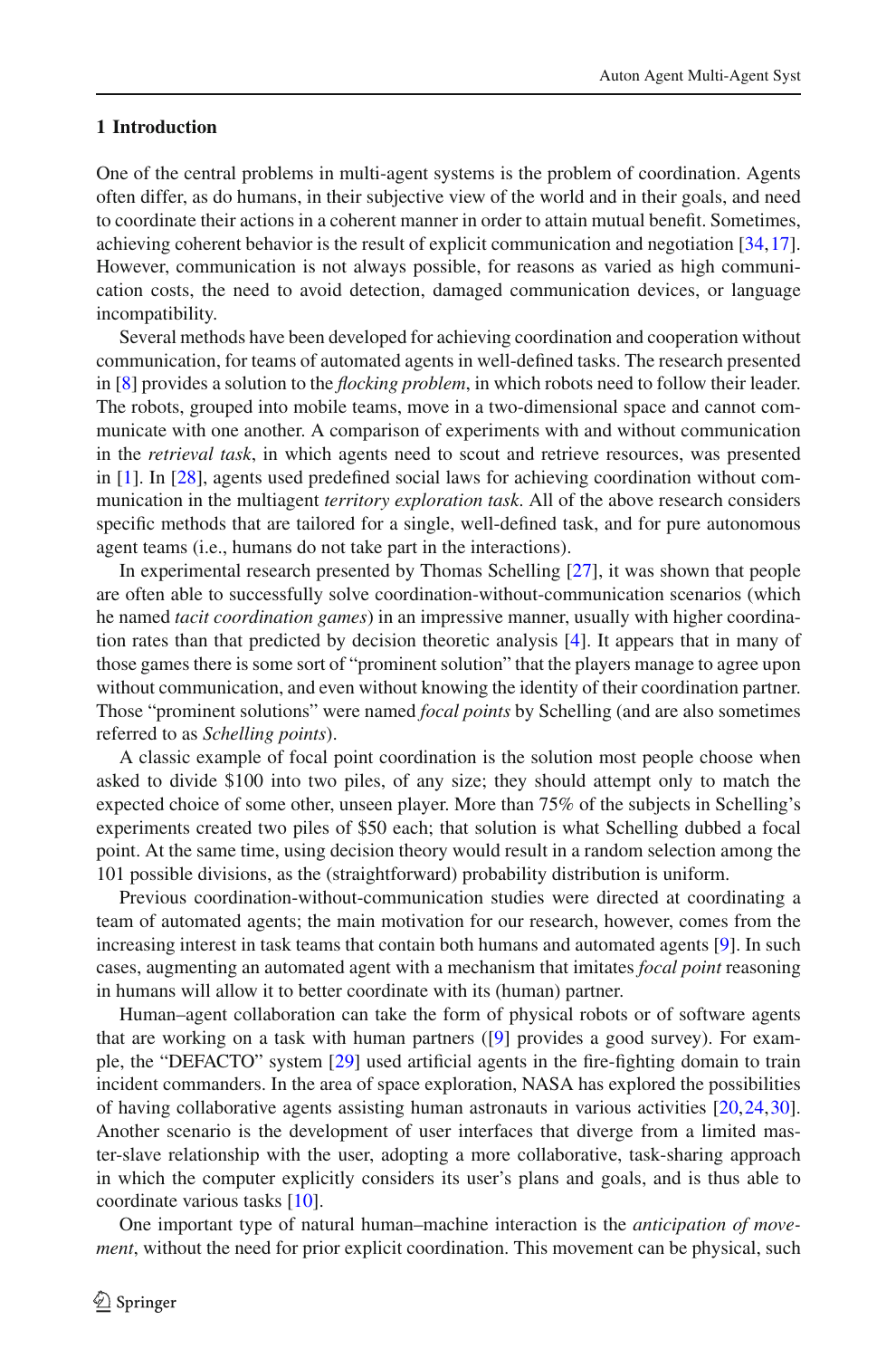as the movement of a robotic arm that is assisting a human in a construction task (e.g., a machine helping a human weld pipes [\[24\]](#page-26-9)). As humans naturally anticipate their partners' choices in certain situations, we would like automated agents to also act naturally in their interactions with humans [\[12\]](#page-26-11). Coordinated anticipation can also take place in virtual environments, including online games and military simulations, where humans and automated agents ("synthetic forces" in their terminology) can inhabit shared worlds and carry out shared activities [\[13](#page-26-12)].

Regardless of the specific problem at hand, there are several general constraints implicit in the above scenarios:

- The human partner with whom our automated agent is trying to coordinate may not always be known ahead of time, and we want coordination strategies suitable for novel partners.
- The environment itself is not fully specified ahead of time, and may be configured somewhat randomly (although the overall domain *is* known, i.e., the domain elements are a given, but not their specific arrangement).
- There is no option to "hard-wire" arbitrary coordination rules into all participants, since we are not dealing with coordination between two centrally-designed agents.

We specifically consider environments in which a human and automated agent aspire to communication-free coordination, and the utilities associated with coordinated choices are equal. Clearly, if utilities for various choices differed, the agent and human could employ game theoretic forms of analysis, such as Nash equilibria selection (e.g., [\[11,](#page-26-13)[32](#page-27-2)]) which might specify certain strategies. However, game theory does not address the problem of choosing among multiple choices with equivalent utility, all other aspects being equal, in a tacit coordination game. $<sup>1</sup>$ </sup>

In this paper, we present an approach to augmenting the focal point mechanism in human– agent interactions through the integration of machine learning algorithms and focal point techniques (which we call *Focal Point Learning* [FPL]). The integration is done via a semiautomatic data preprocessing technique. This preprocessing transforms the raw domain data into a new data set that creates a new hypothesis space, consisting solely of general focal point attributes. The transformation is done according to four general focal point rules: Firstness, Centrality, Extremeness, and Singularity, and their intuitive interpretation in the coordination domain.

We demonstrate that using FPL results in classifiers (a mapping from a coordination problem to the choice selected by an arbitrary human coordination partner) with a 40% to 80% higher correct classification rate, and a shorter training time, than when using regular classifiers, and a 35% higher rate than when using only classical focal point techniques without applying any learning algorithm. In another series of experiments, we show that applying these techniques can also result in agents that are more robust to changes in the environment.

We begin by providing background on focal points in Sect. [2.](#page-3-0) In Sect. [3,](#page-7-0) we describe the novel Focal Point Learning approach. We then describe our experimental setting in Sect. [4,](#page-9-0) its definitions, methodology, and the domains that were used in the experiments. Next, in Sect. [5,](#page-19-0) we discuss the robustness of our agents to dynamically changing environments. Additional experimental results and insights on the nature of focal points is discussed in Sect. [6,](#page-20-0) and we conclude in Sect. [7.](#page-24-0)

<span id="page-2-0"></span><sup>&</sup>lt;sup>1</sup> Even the question of how to choose among multiple Nash equilibria is not necessarily straightforward.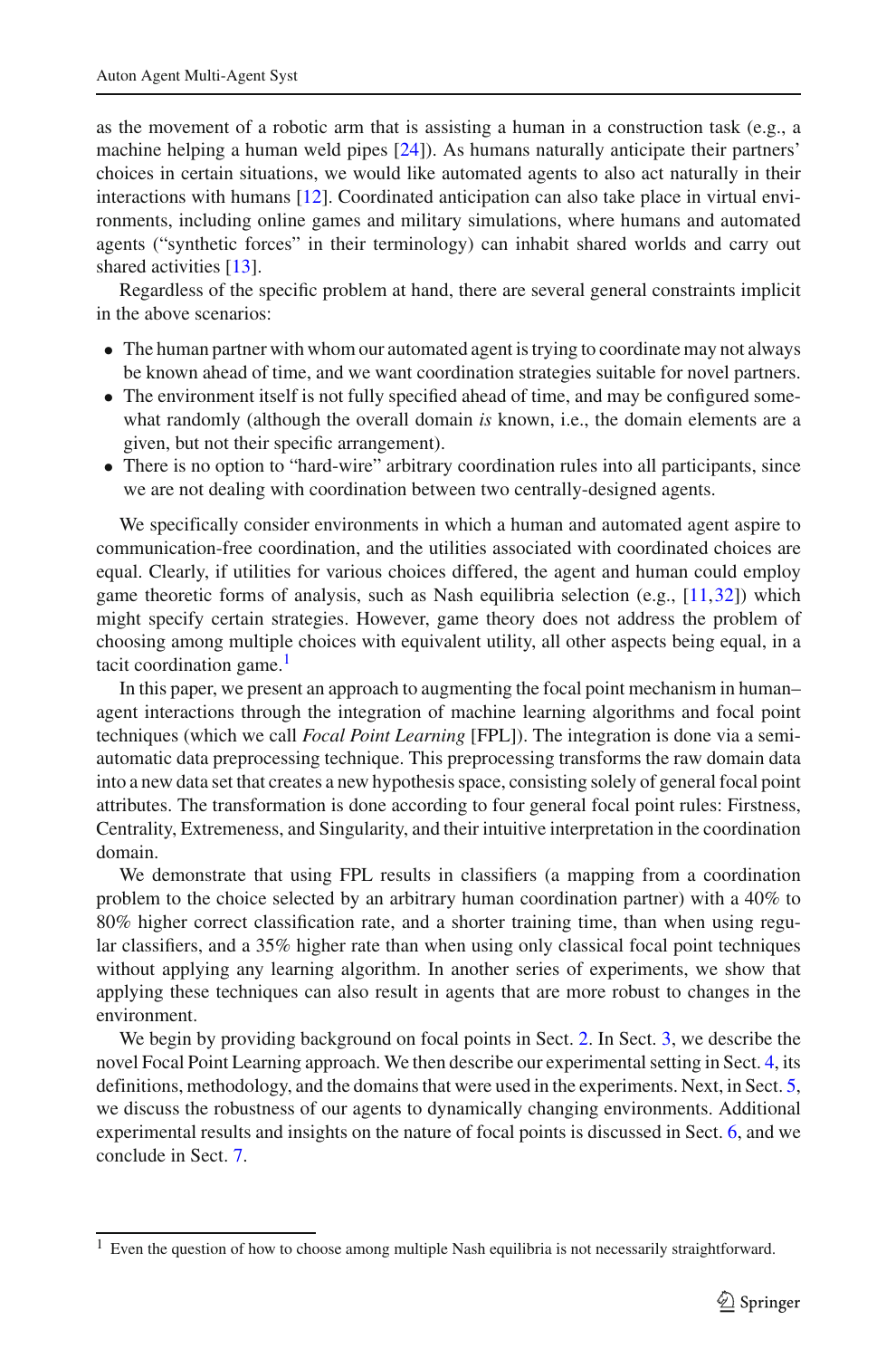## <span id="page-3-0"></span>**2 Focal points**

Focal points were introduced by Schelling in [\[27](#page-26-4)] as a prominent subset of solutions for *tacit coordination games*, which are coordination games where communication is not possible. In such games (also known as *matching games* in game theory terminology) the players only have to **agree** on a possible solution, regardless of the solution itself. In other words, they receive a reward by selecting the same solution, regardless of the solution. When their solutions differ, both players lose and do not get any reward. A solution is said to be "focal" (also "salient", or "prominent") when, despite similarity among many solutions, the players somehow converge to this solution.

## <span id="page-3-2"></span>2.1 Focal point examples

To better understand the notion of focal points, we will now review several coordination tasks that were investigated by Schelling in his original presentation [\[27](#page-26-4)].

The classic example, presented above, is a coordination task in which two players need to divide a pile of 100 identical objects (e.g., 100 coins) into two piles. A player's only concern is that his objects should be divided in the same way as the other player's objects, regardless of the piles' sizes. Schelling found that players with a strong incentive for success would divide the pile into two identical piles of 50 objects each. The player's reasoning process would dictate that, as at the basic level of analysis all choices are equivalent (that would be the expected analysis when applying a straightforward decision theoretic model), the players must apply higher-level reasoning by focusing on some property that would distinguish a particular choice—and at the same time, rely on the other person's doing likewise. Here, the property that causes the 50–50 choice to be more "prominent" than others can be regarded as a symmetric uniqueness property.

In another example, Schelling asked his subjects to coordinate by naming a positive integer. If both players select the same number, they both get a positive reward (here again, regardless of the number itself), otherwise, they get nothing. His results show that despite there being an infinite number of positive integers, players did manage to converge to a few potential choices, and often coordinate. The most prominent choice in this experiment (which got  $\frac{2}{5}$  of the answers) was the number 1. This number has an obvious property that distinguishes it from others, as it is the smallest positive integer.

At times, physical or geographical ordering of the environment can help focus choices. For instance, the coordination task in Fig. [1](#page-3-1) is to check one square on a  $3 \times 3$  grid board; again, the only need is to coordinate with another player regardless of the square itself. Here, most people manage to do better than the  $\frac{1}{9}$  predicted by straightforward mathematical analysis.



<span id="page-3-1"></span>**Fig. 1**  $3 \times 3$  Coordination grid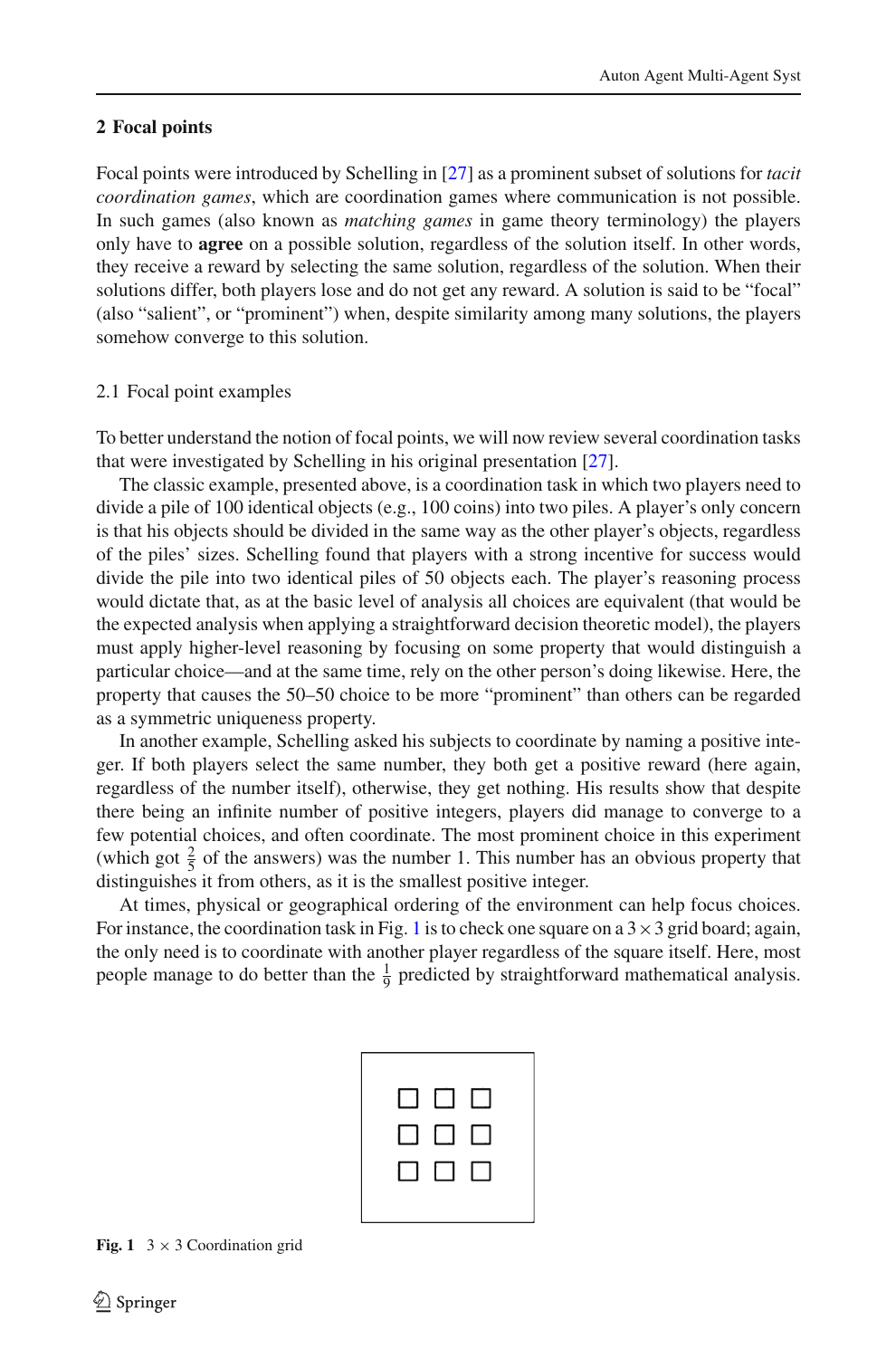

<span id="page-4-0"></span>**Fig. 2**  $4 \times 4$  Coordination grid

Most people selected the central square as it is considered prominent according to various subjective properties related to symmetry and centrality.

However, a small change in the environment can result in a more challenging coordination task. Looking at Fig. [2,](#page-4-0) we can notice that now there is no prominent solution according to the symmetry and centrality properties that were found in the previous version. However, Schelling's experimental results in this task suggest that subjects converged to the upper-left square as the prominent focal point, and generally speaking most selections were on the squares residing in the upper-left to lower-right diagonal.

The focal point phenomena can be observed in various coordination domains: finding a meeting place at an airport, where to leave a note for a spouse, voting for the same candidate in an election. However, the underlying idea is that the players are motivated to coordinate and that they are doing so by a kind of higher-order reasoning: reasoning about what the other player would reason about me.

## 2.2 Related work

Schelling [\[27](#page-26-4)], after the presentation of his experimental results, claimed that when searching for prominent solutions, there are two main components: Logic and Imagination. Logic is some logical explanation for a choice (for example, choosing 1 when asked to pick a positive integer, because it is the smallest positive integer). Imagination includes the unknown predisposition that makes people tend to choose "Heads" over "Tails" in a simple Heads or Tails coordination game.

## *2.2.1 Game theory*

The problem of selecting a choice among alternatives with equal utility values is also present in game theory. There, interactions are often represented as normal form games, in which a matrix is used to represent the players' strategies, and each player's payoffs are specified for the combined actions played inside the matrix. This type of representation allows us to find dominating strategies and different sorts of equilibrium points. One example is the Nash equilibrium [\[23\]](#page-26-14): two strategies  $S_1$  and  $S_2$  are said to be in Nash equilibrium if, assuming that one agent is using strategy  $S_1$ , the best the other agent can do is to use  $S_2$ . When the coordination game has a single equilibrium point one might argue that it should be selected, but there are games where there are multiple equilibria. In Table [1](#page-5-0) there are two equilibria: one for strategies *ac*, and the other for strategies *bd*.

Game theory provides various solutions to cases where the payoff matrix is asymmetric [\[11](#page-26-13)[,32\]](#page-27-2); other solution concepts deal with the evolution of equilibria in games played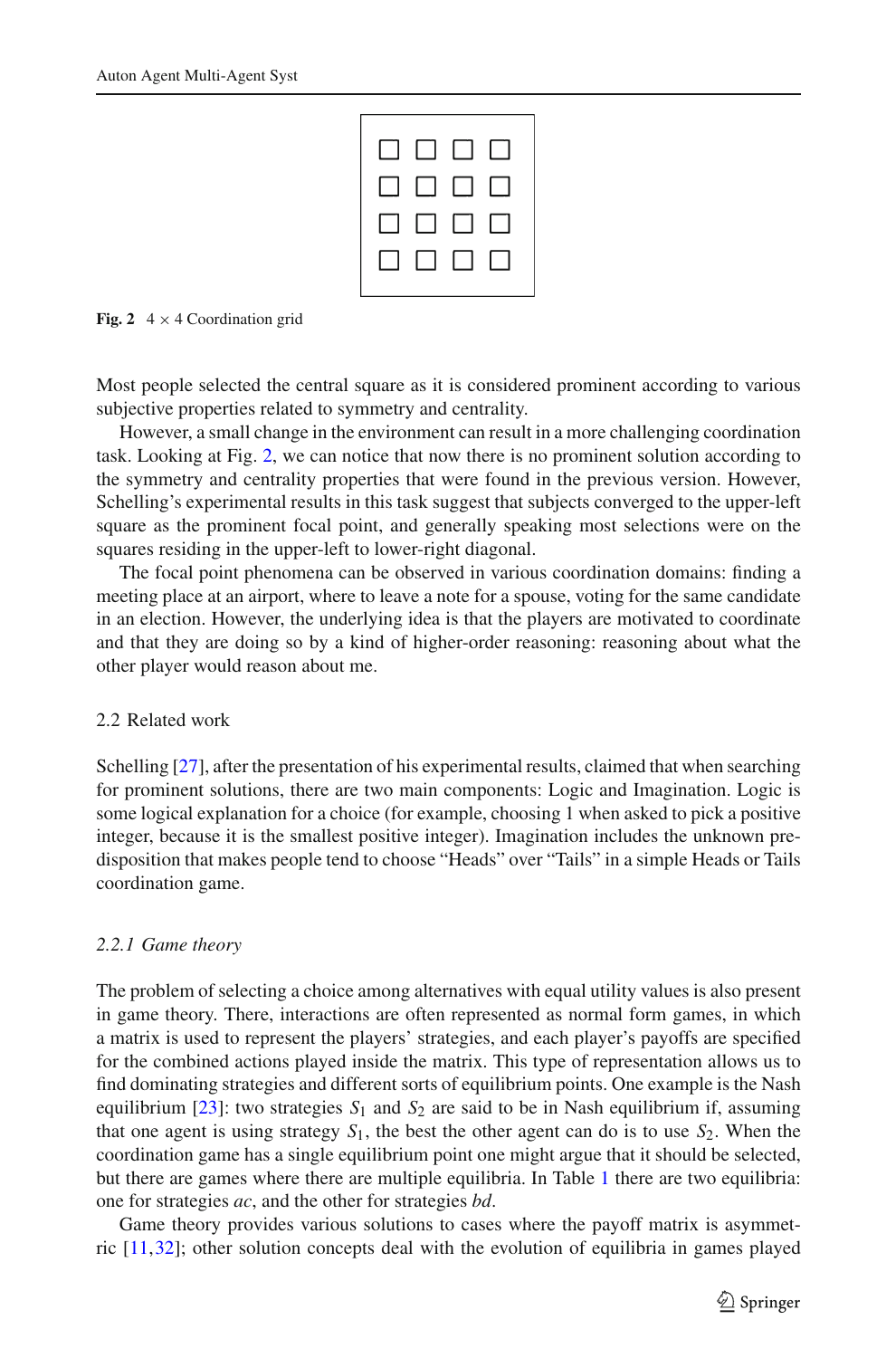<span id="page-5-1"></span><span id="page-5-0"></span>

| Normal form $2 \times 2$<br>Table 1<br>game with two equilibrium points | $2 \times 2$ game                 |          | Player 2       |        |            |
|-------------------------------------------------------------------------|-----------------------------------|----------|----------------|--------|------------|
|                                                                         |                                   |          | Action $c$     |        | Action $d$ |
|                                                                         | Player 1<br>Action $a$            |          | (2, 1)         |        | $(-1,-1)$  |
|                                                                         | Action <i>b</i>                   |          | $(-1, -1)$     |        | (1, 2)     |
| <b>Table 2</b> $n$ -Action, two-player<br>tacit coordination game       |                                   | Player 2 |                |        |            |
|                                                                         |                                   | $a_2$    | b <sub>2</sub> | .      | $n_2$      |
|                                                                         | Player 1                          |          |                |        |            |
|                                                                         | $a_1$                             | (1, 1)   | (0, 0)         | .      | (0, 0)     |
|                                                                         | b <sub>1</sub>                    | (0, 0)   | (1, 1)         | .      | (0, 0)     |
|                                                                         | $\bullet$<br>$\ddot{\phantom{0}}$ | .        | .              | .      |            |
|                                                                         | n <sub>1</sub>                    | (0, 0)   | (0, 0)         | (0, 0) | (1, 1)     |

repeatedly within a specific population  $[16,35,36]$  $[16,35,36]$  $[16,35,36]$  $[16,35,36]$ , or which iteratively converge on a pattern of coordinated play [\[5\]](#page-26-16). However, none of the above solutions from game theory addresses the problem of solving non-repeated, multiple equilibria, symmetric coordination games without communication, such as tacit coordination games.

A tacit coordination game for two players can be presented as the following normal form matrix (see Table [2\)](#page-5-1). In this example, each player has a set of *n* possible actions, labeled from *a* to *n* (with the player number as a subscript). In this game, the players get a payoff only if they are able to agree on an action, regardless of the action itself. The divide-100-objects focal point example (Sect. [2.1\)](#page-3-2) can be seen as a similar matrix where  $n = 101$ , for the number of possible strategies. Yet again, while game theory does not provide a solution for such cases, human beings are often able to do better than might be predicted by decision theory.

## *2.2.2 Labeling theories*

Game theory lacked a formal model that would explain the findings in Schelling's experiments. Gauthier [\[7\]](#page-26-17) was the first who addressed this topic. He introduced the notion of Salience when rational players are engaged in coordinated interaction. Players seek salience in order to increase the equilibrium utility value (i.e., distinguishing one of the choices) using additional knowledge about the situation by forming expectations about what I expect you to expect from me. This additional knowledge is the player's own description of the world (which is not handled in classical game theory's analysis), according to the way it is conceived by him. The player, when making a choice, follows a *principle of coordination*, which ensures that the most distinguished equilibria are selected.

Following Gauthier, Bacharach [\[2\]](#page-26-18) introduced the notion of *availability*, which is the probability that the player will conceive of certain aspects of the coordination problem. For example, given a coordination problem where one has to select one brick from a set of eight bricks, it is easy for the player to notice the color of the bricks (thus, this dimension will have high availability), but it might be hard to notice that a single brick is made of a different material (this dimension will have lower availability). Bacharach argued that the number of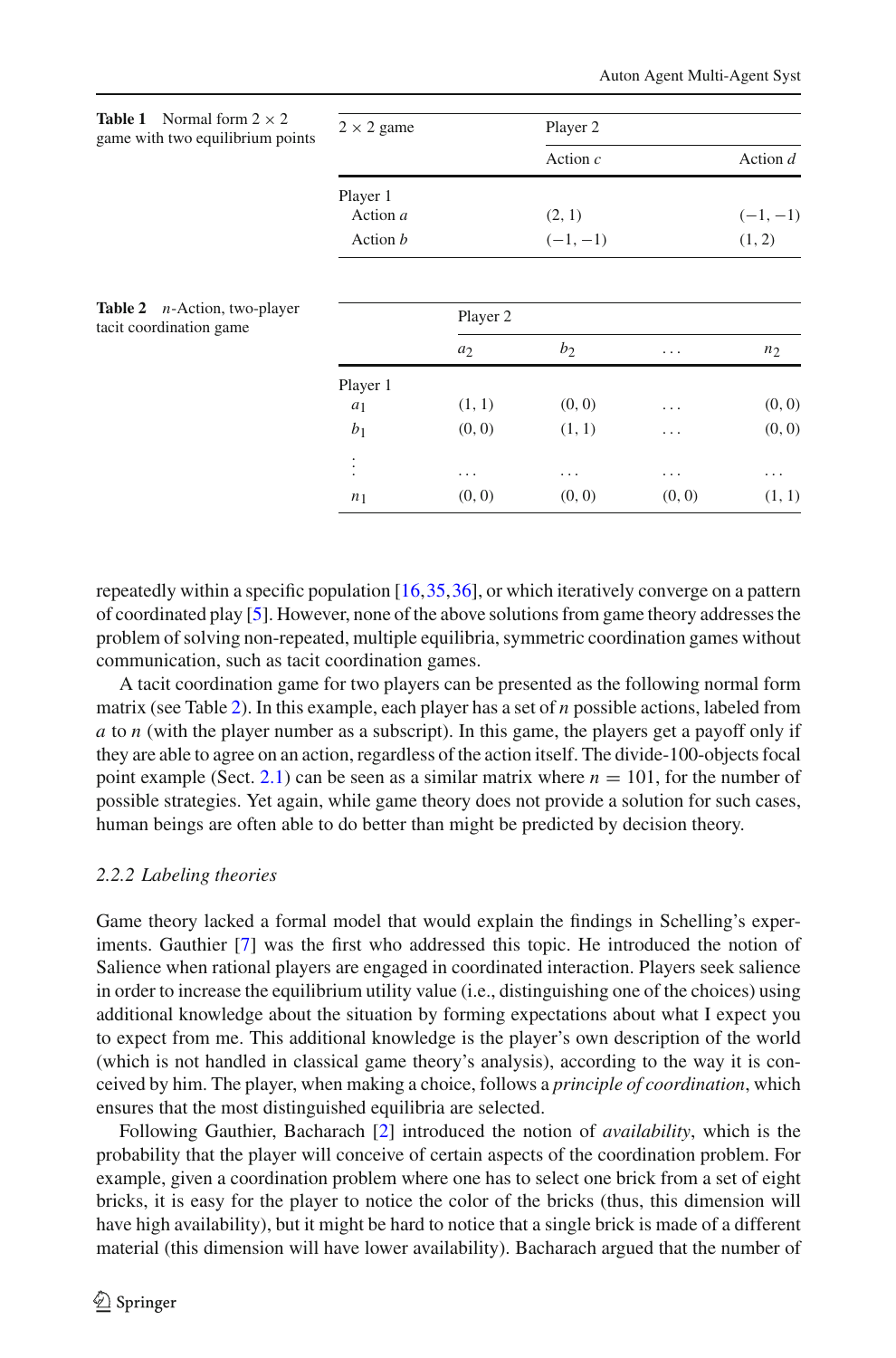possible choices (or equilibria) is given according to the number of aspects the player grasps in the coordination problem. Bacharach and Bernasconi [\[3](#page-26-19)] presented a variable frame theory (VFT), where they refer to features as *frames* which subjectively describe the *game* to each player. Frames are sets of variables that are used to conceptualize the game.

Janssen [\[15](#page-26-20)] continued building on Bacharach's model, generalized it for general classes of dimensions, and showed that players in all cases would receive a higher pay-off by following his selection principle rather than neglecting the label information.

Sugden [\[31](#page-27-5)] presented a different theory by showing how labels can influence decisions in pure coordination games. He argued that the labeling of choices is beyond the conscious control of the player, and is influenced by psychological and cultural factors. He showed that his *collective rationality principle* may or may not create coordination, depending on the labeling procedure correlation.

The economic theories presented above all give appropriate retroactive justification to answers for coordination games, but are not highly descriptive of human behavior, nor are they applicable to our mixed human–agent scenario, for several reasons. First, they do not give any consideration to social conventions and cultural factors [\[19,](#page-26-21)[35](#page-27-3)[,36\]](#page-27-4).<sup>2</sup> Second, their analysis does not quantify the notion of availability, nor give the labeling conceived of by players. Moreover, these theories have no explanatory power; for example, in the Heads/Tails question, most people choose Heads. This could be explained by saying that Heads has a conventional priority over Tails, but the same explanation could have been used if the majority had picked Tails.

#### *2.2.3 Experimental work*

There has been some experimental research that has tried to establish the existence of focal points in coordination games.

Mehta et al. [\[22\]](#page-26-22), in a series of controlled experiments, managed to verify people's ability to coordinate their answers. In one experiment, subjects were divided into two groups. Group A was instructed to try and coordinate their answers; Group B was instructed to give a response without any incentive to match their partner's choice. The questions were generally "open" coordination questions, without a well-defined set of possible answers, for example, "Choose a year", or "Choose a mountain". Results showed that Group A had a significantly higher success rate in coordinated answers than Group B, which had no incentive for coordination.

In the second experiment, the focus was on assignment games where the purpose was to isolate some focal point selection rules that the authors hypothesized would be used in the coordination problem: (1) closeness, (2) accession, or (3) equality. The game was as follows: there was a board containing two squares and an arbitrary number of circles. The squares were always located at the same position, and the circles were positioned at different places on the board. The task was to assign each circle to a square (by painting the circles red or blue), and to be able to coordinate your assignment with another player. The results showed support for the hypothesis that subjects used the rules mentioned above. The authors claimed, "It seems clear that subjects are drawing on each of the three rules to identify focal points". However, in an analysis that we did of each of the rules, it appears that the accession rules had a very limited impact on the overall results, in comparison to the other rules.

Mehta published another experiment [\[21\]](#page-26-23), in which she interviewed players, after completing various coordination games, about their behavior in the games. There were some insights that were common to the majority of the interviewed subjects: (a) subjects tried "going into

<span id="page-6-0"></span><sup>2</sup> We will see later that these are very important in the process of focal point discovery.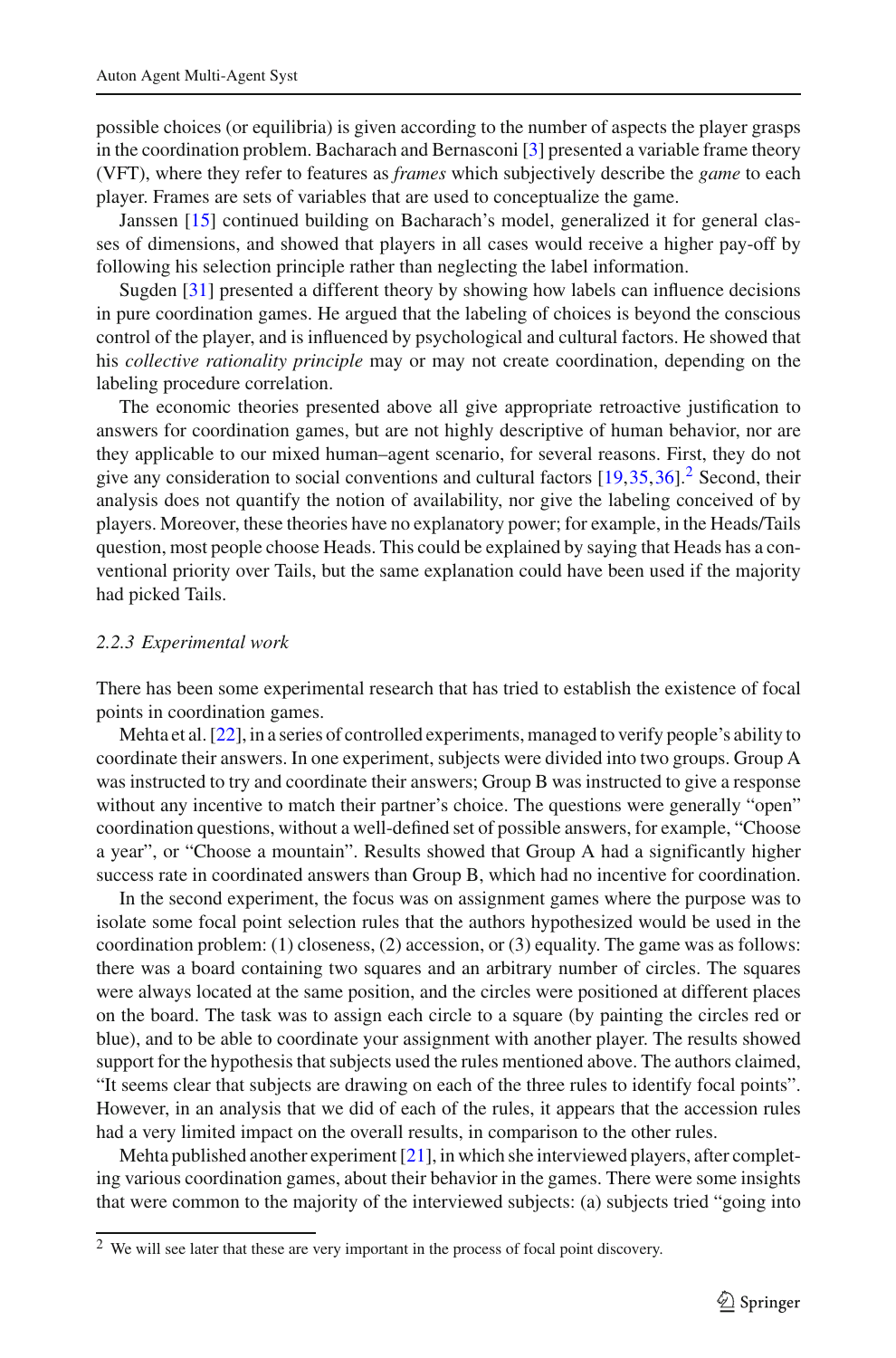the heads" of their partner, to figure out what he would do; (b) subjects tried using cultural information shared with their partner; (c) the use of rules—most subjects followed some rules in choosing their answer; (d) the use of "fairness" played a significant role.

Another set of experiments, which strengthens the notion of focal point usage, was done by Van Huyck et al. [\[32\]](#page-27-2), studying games with multiple equilibria; they checked how human subjects make decisions under conditions of strategic uncertainty. Cooper et al. [\[26\]](#page-26-24) experimented to discover what happens when players play a non-cooperative game with multiple Nash equilibria. His results showed that the outcome would come from the set of Nash equilibria.

In the artificial intelligence literature, Kraus et al. [\[6](#page-26-25)[,18\]](#page-26-26) used Focal Point techniques to coordinate between agents in communication-impoverished situations. In [\[18](#page-26-26)] they modeled the process of finding focal points from domain-independent criteria using two approaches: decision theory, and step-logic. They devised a focal point algorithm tailored to a *robot rendezvous* coordination game (where two robots have to agree on a single object from a small set of objects with various properties), and showed that their algorithm managed to converge to focal points in a very high percentage of cases. However, though their approach initiated the use of focal points in the agent-agent coordination problem, their results are not very surprising: two agents running the same algorithm would necessarily converge to the same solution (though the authors' approach was not hard-wired). We consider that a major advantage that automated agents could gain from using focal points is specifically when working with human beings, who inherently seem to exhibit such reasoning capabilities.

## <span id="page-7-0"></span>**3 Focal point learning**

To enhance human–agent coordination, we would like the automated agent to have a cognitive mechanism which is similar to the one that exists in human beings. Such a mechanism would allow agents to reason and search for focal points when communication-impoverished situations occur.

Coordination in human–agent teams can be strengthened by having agents learn how a general human partner will make choices in a given domain. It is possible to use various machine learning algorithms to explicitly learn the focal choices in a given game. However, learning to classify the choices of a general human partner in tacit coordination games is difficult for the following reasons:

- 1. No specific function to generalize—there is no mathematical function nor behavioral theory that predicts human choices in these games. Specifically, no function can capture the notion that for some tacit coordination games, different human players can select different choices.
- 2. Noisy data—data collected from humans in tacit coordination games tends to be very noisy due to various social, cultural, and psychological factors that bias their answers. When collecting data, any experience before or during the game can impact the focal points (we will see examples of that phenomenon below).
- 3. Domain complexity—in complex domains, training a classifier not only requires a large set of examples, but in order to generalize an arbitrary human partner, those examples should be taken from different sources in order to remove cultural and psychological biases. This results in a very difficult data collection task.

These difficulties suggest that using classical machine learning methods to build a focal point reasoner, which works similarly to that exhibited by humans, is not an easy task. As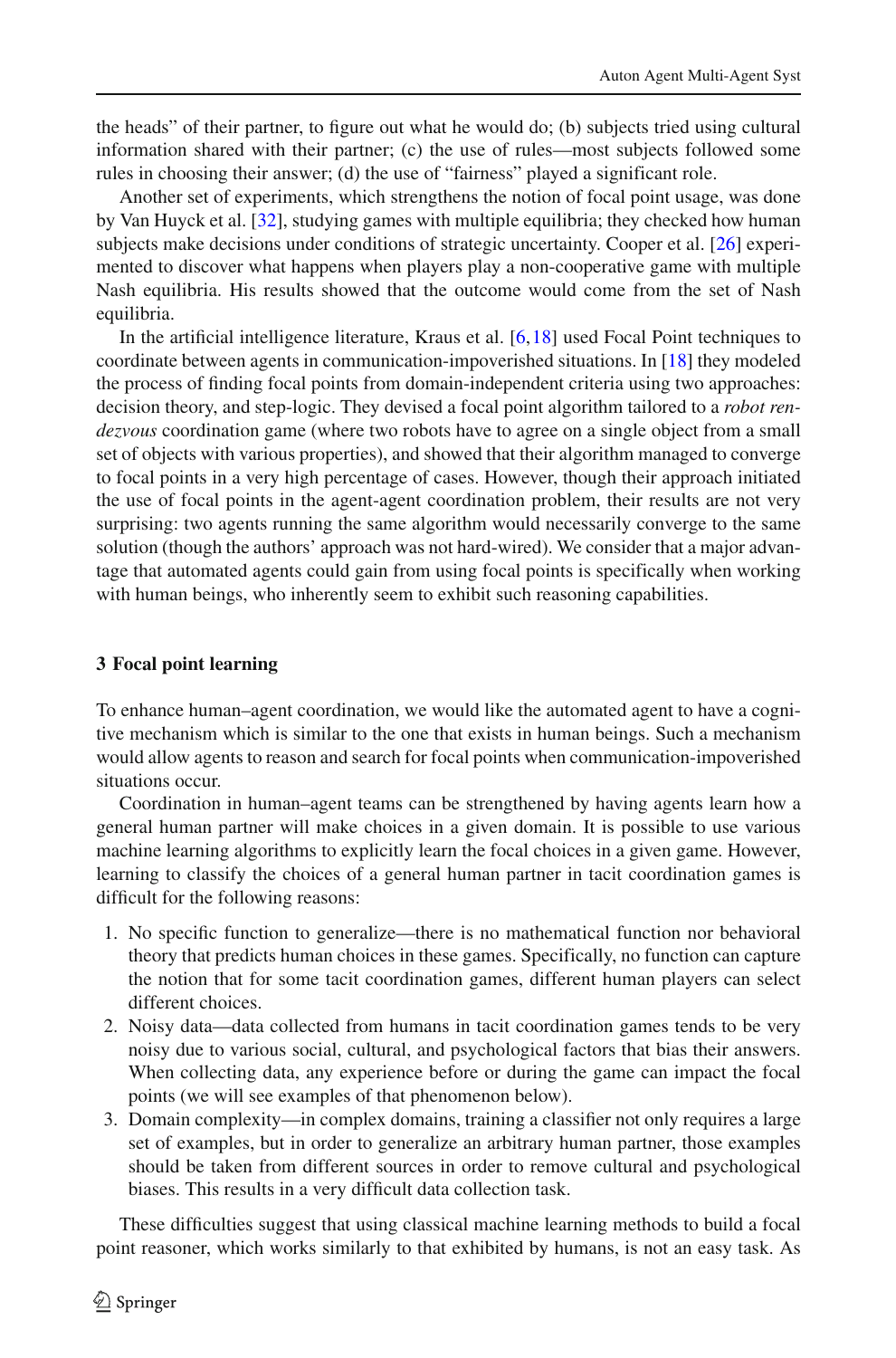we will see in the experimental section below, the main problem is that we want to classify a "general" human coordination partner and not a specific partner (which would be a considerably easier task for classical machine learning algorithms).

As mentioned above, several attempts have been made to formalize focal points from a game theoretic, human interaction point of view ([\[14\]](#page-26-27) provides a good overview). However, as we said, that research does not provide the practical tools necessary for use in automated agents. In [\[18\]](#page-26-26), Kraus et al. identified some domain-independent rules that *could* be used by automated agents to identify focal points. The following rules are derived from that work, but are adjusted and refined in our presentation.<sup>[3](#page-8-0)</sup>

- Centrality—this rule gives prominence to choices directly in the center of the set of choices, either in the physical environment, or in the values of the choices. For example, in the  $3 \times 3$  grid coordination scenario (Fig. [1,](#page-3-1) above), the center square had the centrality property as it resides directly in the center of the physical environment (both horizontally and vertically).
- Extremeness—this rule gives prominence to choices that are extreme relative to other choices, either in the physical environment, or in the values of the choices. For example, when asked to select one number out of a set, the highest or smallest numbers will have the extreme property. In a physical environment, the tallest, smallest, longest, etc., can be named as the extreme choices.
- Firstness—this rule gives prominence to choices that physically appear first in the set of choices. It can be either the option closest to the agent, or the first option in a list. For example, when asked to select one number out of a set, the number that appears first has the firstness property.
- Singularity—this rule gives prominence to choices that are unique or distinguishable relative to other choices in the same set. This uniqueness can be, for example, with respect to some physical characteristics of the options, a special arrangement, or a cultural convention. There are many examples of this rule, from a physical property such as the object's color or size, to some social norm which singles out one of the options.

We employ learning algorithms to help our agent discover coordination strategies. Training samples, gathered from humans playing a tacit coordination game, are used to create an automated agent that performs well when faced with a new human partner in a newly generated environment. However, because of the aforementioned problems, applying machine learning on raw domain data results in classifiers having poor performance. Instead, we use a *Focal Point Learning* approach: we preprocess raw domain data, and place it into a new representation space, based on focal point properties. Given our domain's raw data  $O_i$ , we apply a transformation *T*, such that  $N_i = T(O_i)$ , where *i*, *j* are the number of attributes before and after the transformation, respectively.

The new feature space  $N_i$  is created as follows: each  $v \in O_i$  is a vector of size *i* representing a game instance in the domain (world description alongside its possible choices). The transformation *T* takes each vector v and creates a new vector  $u \in N_i$ , such that  $j = 4 \times$  $j = 4 \times$  $j = 4 \times$ [number of choices].<sup>4</sup> *T* iterates over the possible choices encoded in v, and for each such choice computes four numerical values signifying the four focal point properties presented above. For example, given a coordination game encoded as a vector  $v$  of size 25 that contains three choices  $(c_1, c_2, c_3)$ , the transformation *T* creates a new vector  $u = (c_1^c, c_1^e, c_1^f, c_1^s, c_2^c, c_2^e, c_2^f, c_2^s, c_3^e, c_3^e, c_3^f, c_3^s)$  of size 12 (3 possible choices  $\times$  4 focal

<sup>3</sup> Kraus et al. used the following intuitive properties: Uniqueness, Uniqueness complement, centrality, and extremeness.

<span id="page-8-1"></span><span id="page-8-0"></span><sup>&</sup>lt;sup>4</sup> This can be generalized to a different number of rules by taking  $j =$  [number of rules]  $\times$  [number of choices].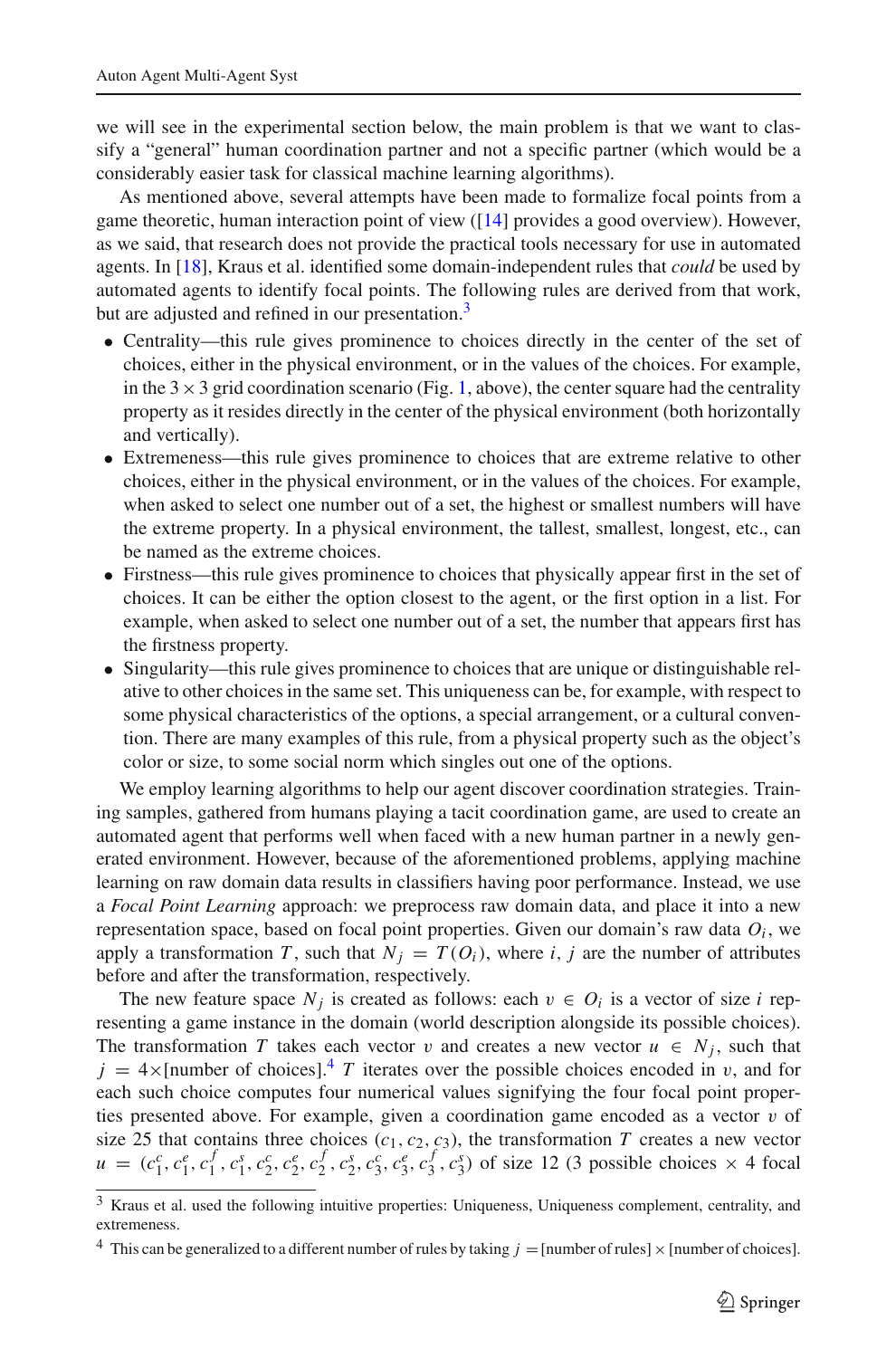point rules), where  $c_l^{c/e/f/s}$  denotes the *centrality/extremeness/firstness/singularity* values for choice *l*. Note that *j* might be smaller than, equal to, or greater than *i*, depending on the domain and the number of rules used.

<span id="page-9-1"></span>

| <b>Algorithm 1:</b> The general transformation algorithm    |
|-------------------------------------------------------------|
| <b>Input:</b> Original coordination task Encoding           |
| <b>Output:</b> Focal Point based coordination task Encoding |
| V[num'Choice x num' Rules];                                 |
| <b>foreach</b> $c \in choice$ <b>s</b> do                   |
| foreach $r \in Rules$ do                                    |
| $V[c \times r]$ = ComputeRule( <i>r</i> , <i>c</i> );       |
| end<br>end                                                  |
|                                                             |
| return $V$ :                                                |
|                                                             |

The transformation from raw domain data to the new representation in focal point space is done semi-automatically using Algorithm [1.](#page-9-1) This linear-time algorithm is a general transformation algorithm to any number of focal point rules. In order to transform raw data from some new domain, one needs to provide a domain-specific implementation of the four general focal point rules. There is currently no automated way to suggest the optimal set of rules for a given problem domain, and we will not claim below that our choices are optimal. However, due to the generic nature of the rules, this task is relatively simple, intuitive, and suggested by the domain itself (we will see such rules in Sect. [4.3\)](#page-13-0). When those rules are implemented, the agent can itself easily carry out the transformation on all instances in the data set.

# <span id="page-9-0"></span>**4 The experimental setting**

We designed three domains for experiments in tacit coordination. For each domain, a large set of coordination problems was randomly generated, and the solutions to those problems were collected from human subjects.

We used the resulting data set to train three types of agents, and compared their coordination performance (versus unknown human partners). The agent types are as follows:

- 1. *Domain Data agent*—an agent trained on the original domain data set.
- 2. *Focal Point agent (FP agent)*—an agent using focal point rules without any learning procedure.
- 3. *Focal Point Learning agent (FPL agent)*—an agent using the *Focal Point Learning* method.

In the second phase of our experiments we tested robustness to environmental changes (Sect. [5\)](#page-19-0). We took the first domain described in Sect. [4.3,](#page-13-0) and designed two variations of it; one variant (*VSD*, a Very Similar Domain) had greater similarity to the original environment than the other variant (*SD*, a Similar Domain) had. Data from human subjects operating in the two variant settings were collected. We then carried out an analysis of automated coordination performance in the new settings, using the agents that had been trained in the original domain. In addition to the main results, we will discuss below several insights into the nature of focal points that came from different stages of the experi-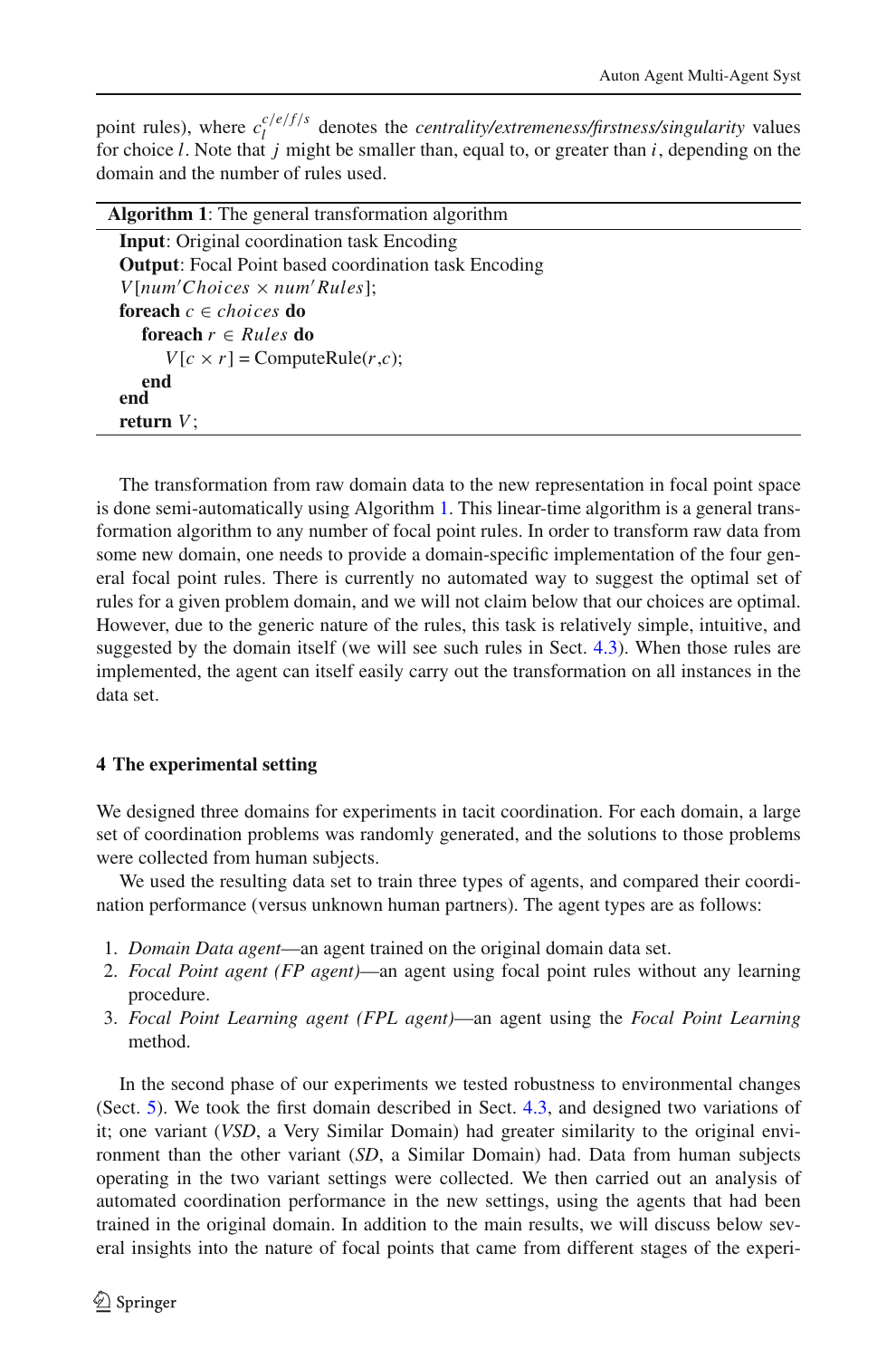ments, pre-experiments, and while interviewing the subjects after they participated in the experiments.

## 4.1 Definitions

**Definition 1** (*Pure Tacit Coordination Games*) Pure Tacit Coordination Games (also called *matching games*) are games in which two non-communicating players get a positive payoff only if both choose the same option. Both players have an identical set of options and the identical incentive to succeed at coordination.

Our experiments involved pure tacit coordination games. We demonstrate the definitions below with the following example of such a game. Two non-communicating players are faced with the following set of numbers:  $\{15, 18, 100, 8, 13\}$ . Their instructions are to select a single number of that set, where successful coordination is rewarded with \$50 for each player (regardless of the coordination choice); in the case of unsuccessful coordination, the players receive nothing.

Obviously, in the above example, straightforward decision theory would suggest that all five options have similar probability ( $p(c) = 0.2$ , where *c* is a choice), for successful coordination; from a game theoretic point of view, all five choices/actions have arbitrary labels and an arbitrary ordering. However, we have reason to believe that using focal point reasoning, we will be able to coordinate with a human partner with higher probability than the expected 0.2.

**Definition 2** (*Focality Value*) Let *R* be the set of selection rules used in the coordination domain,  $c \in C$  be a possible choice in the domain,  $r \in R$  be a specific selection rule, and  $v(r, c)$  be its value. Then the *focality value* is defined as:

$$
FV(c) = \frac{\sum_{r \in R} v(r, c)}{|R|}.
$$

A focality value is a quantity calculated for each possible choice in a given game, and signifies the level of prominence of that choice relative to the domain. The focality value takes into account all of the focal point selection rules used in the coordination domain; their specific implementation is domain dependent (e.g., what constitutes Centrality in a given domain). Since the exact set of selection rules used by human players is unknown, this value represents an approximation based on our characterization of the focal point rule set. In the experiments, our *FP agent* will use this value to determine its classification answer to a given game.

Going back to our running example, we can now calculate the focality value for each of the possible choices of the coordination problem (five choices). The first step is to provide an intuitive domain-dependent implementation to the suggested focal point rules:

- Centrality—will increase prominence of the central choice of that set (the number 100);
- Extremeness—will be defined to increase prominence of the two extreme choices: the smallest and largest numbers (numbers 100 and 8);
- Firstness—the intuitive implementation would be to increase the prominence of the first number in the list (number 15);
- Singularity—in this setting can be defined using odd/even division (15 and 13), prime numbers (only 13 is prime), or simply according to the number of digits (according to this property, 8 and 100 are the distinguished choices).

We should choose one or more singular properties which are believed to be intuitive interpretations that will be used by most humans.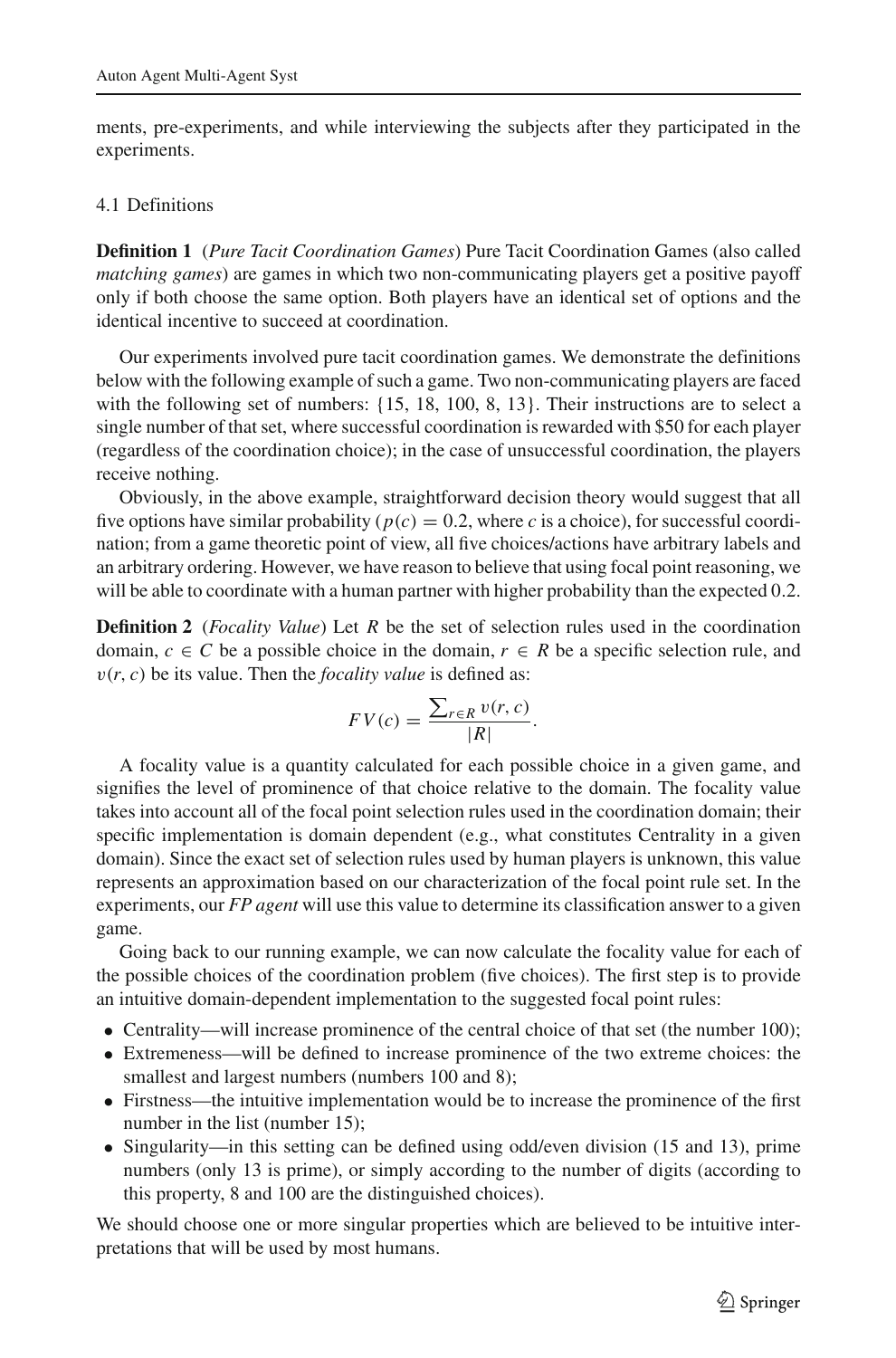We can give different weight to different rules, but here we continue the example using uniform weight for the rules. The following list will specify the *FP* values according to the above rules of all choices:

**—using the firstness and singularity property with the parity division.** 

**—none of the above rules are prominent for this choice.** 

**(100)** = **3**—using the centrality, extremeness and singularity rules according to the number of digits.

**—using the extremeness and singularity rules according to the number of digits.**  $FP(13) = 2$ —using singularity according to parity and prime numbers.

According to our specific implementation, a human player can have the following observations: choosing 18 is the least recommended choice as its focality value is the lowest. The most prominent choice would be the number 100, with the highest focal value, 3. Naturally, different interpretations as to the rules, and different weights, would result in different focal values. However, as we see in our experimental section, the most intuitive descriptions using those rules will assist us in focusing the answers, or will at least help us in eliminating some of the options (e.g., in our example 18 can be easily pruned, leaving us with an easier coordination task).

**Definition 3** (*Focality Difference*) Let *C* be the set of all possible choices in the coordination domain and  $FV(c)$  be the focality value of  $c \in C$ , *max* be the maximum function and *2nd\_max* be the second maximum function. Then the *focality difference* is defined as:

$$
F\_Diff(C) = \max_{c \in C} (FV(c)) - 2nd_{\text{max}} (FV(c)).
$$

A focality difference is a function that gets a set of possible choices and determines the difficulty level of the tacit coordination game. Naturally, a game with few choices that have similar focality values is harder to solve than a game that might have more choices, but with one of the choices much more prominent than the others.

In our example, the focality difference is  $F_Diff$  (*example*) = 3 – 2 = 1. This difference allows us to compare different tacit coordination games and understand which game is easier to solve using a focal-point-based answer. The higher the focality difference is, the easier it is to coordinate on a focal answer. Moreover, we can see that the focality difference is not a function of the cardinality of the set of possible choices.

# 4.2 Methodology

For each of the experimental domains presented below, we used the same methodology. First, we collected a large set of samples from different human players. Each such sample was a randomly generated instance of the coordination domain; thus, there were instances that were generated more than once and were "played" by different players.

The next step was to build machine learning classifiers that predict the choice selected by most human partners. We worked with two widely used machine learning algorithms: a C4.5 decision learning tree [\[25](#page-26-28)], and a feed-forward back-propagation (FFBP) neural network [\[33](#page-27-6)]. Obviously, the different domains have different numbers of input and output neurons, thus they require using different network architectures.

Each of these was first trained on the raw domain data set, and then on the new preprocessed data based on the focal point rules. Figure [3](#page-12-0) describes the training stage that was done for each of the experimental domains. As can be seen, the domain data agent is trained on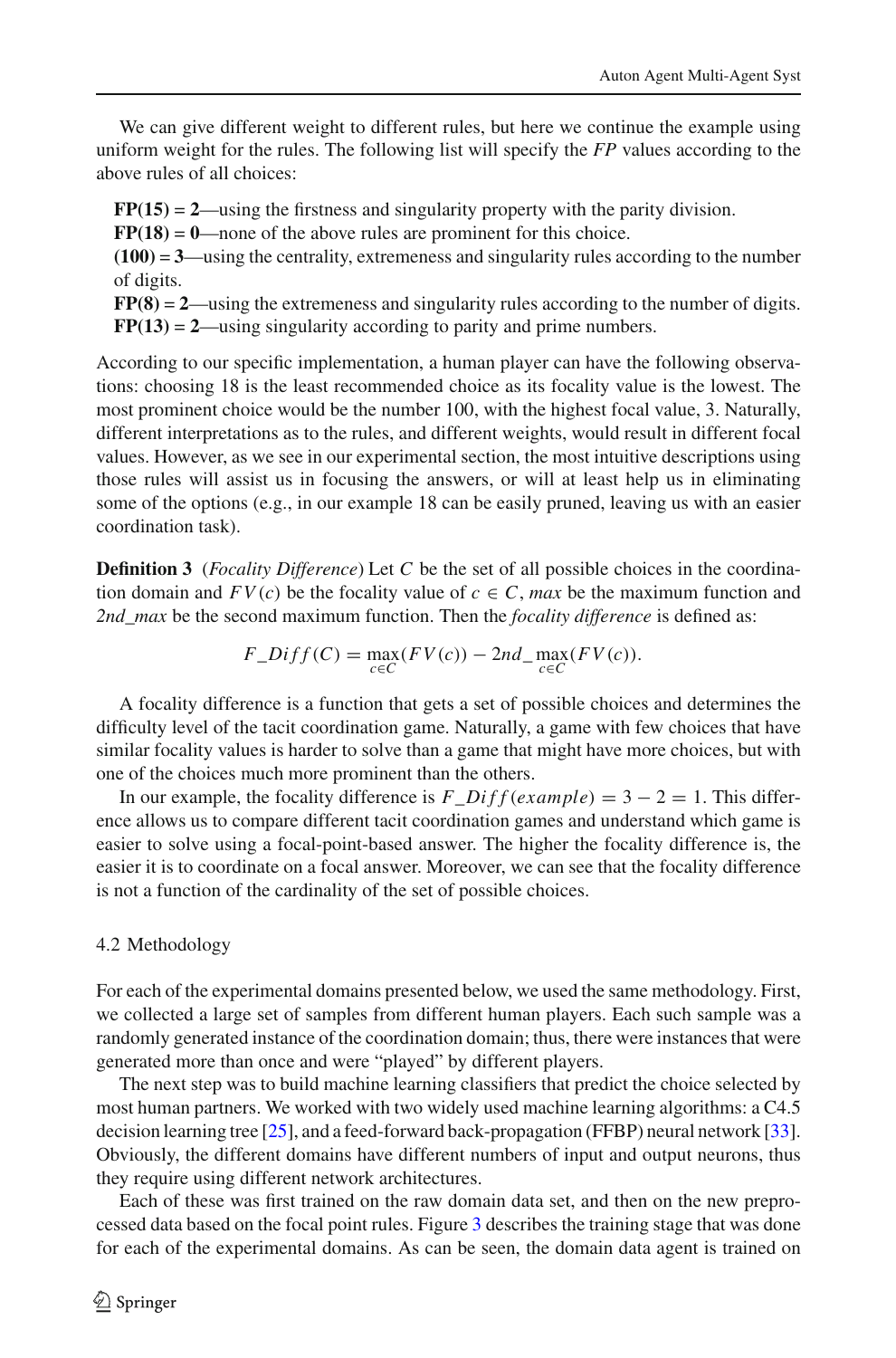<span id="page-12-0"></span>

<span id="page-12-1"></span>**Fig. 4** The testing stage

the raw experimental data, the FP agent does not undergo any training, and the FPL agent is trained on the preprocessed data. The raw data was represented as a multi-valued feature bit vector. Each domain feature was represented by the minimal number of bits needed to represent all of its possible values. This simple, low-level representation helped standardize the experimental setup with both types of classifiers using exactly the same domain encoding.

The transformation to focal point encoding provides focality values in terms of our lowlevel focal point rules (Firstness, Singularity, Extremeness, and Centrality) for each of the possible choices. Their values were calculated in a preprocessing stage, prior to the training stage (and by an agent when it needs to output a prediction). In the training session, the algorithms learn the best values and weight for each rule, as the individual impact of each individual rule may vary across domains. It is important to note that following the transformation to the focal point encoding, we deprive the classifier of any explicit domain information during training; it trains only on the focal point information.

Finally, we compared the performance of our three agents in each domain according to their correct classification of the test samples. This process is described in Fig. [4,](#page-12-1) where we can see that the test examples are fed in their original encoding to the domain data agent, while the FP and FPL agents classify the example after it has gone through the preprocessing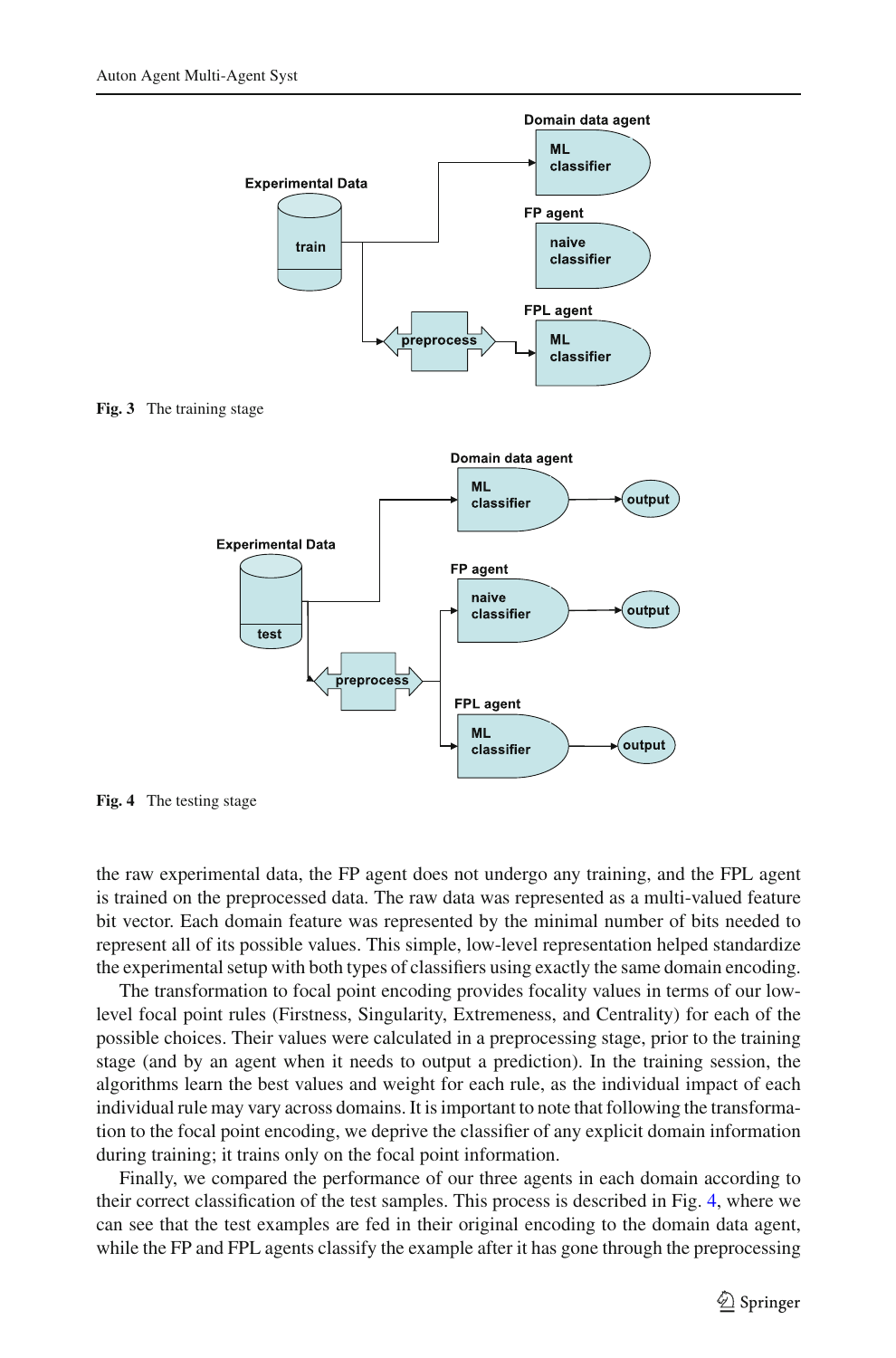

**Fig. 5** Pick the pile game board sample

<span id="page-13-1"></span>

|              | 'Pick the Money' Game Rules                                                                                            |  |
|--------------|------------------------------------------------------------------------------------------------------------------------|--|
| <b>TILES</b> | GOAL: picking the pile of money that other<br>people would select when they play the same                              |  |
|              | game.                                                                                                                  |  |
| PLBV         | This game is played on a small board that consists<br>of the players (all of then located on the same                  |  |
|              | square), three piles of money and empty<br>squares of various colors.                                                  |  |
|              | Note: the three piles of money are identical.                                                                          |  |
|              | Your only consideration is to pick the pile that for any reason aspears to<br>be the one that the majority would pick. |  |
|              | Beautifully and Bureau Bt AM, and would be abl-                                                                        |  |

<span id="page-13-2"></span>**Fig. 6** Screenshot from game website

phase. For a given game instance, each of the agents outputs one of the possible choices, the one that it predicts most people will select.

# <span id="page-13-0"></span>4.3 The experimental domains

We now present three experimental domains that were designed to check FPL's performance. We designed the coordination games with the following design principles in mind:

- 1. Make the domains*tacit coordination games*(equal utility values for all possible choices).
- 2. Avoid implicit biases that might occur due to psychological, cultural, and social factors (i.e., remove possible biases).
- 3. Use a variety of tacit coordination problems to check the performance of focal point learning in different domains.

# <span id="page-13-3"></span>*4.3.1 Pick the pile game*

We designed a simple and intuitive tacit coordination game that represents a simplified version of a domain where an agent and a human partner need to agree on a possible meeting place. The game is played on a 5-by-5 square grid. Each square of the grid can be empty,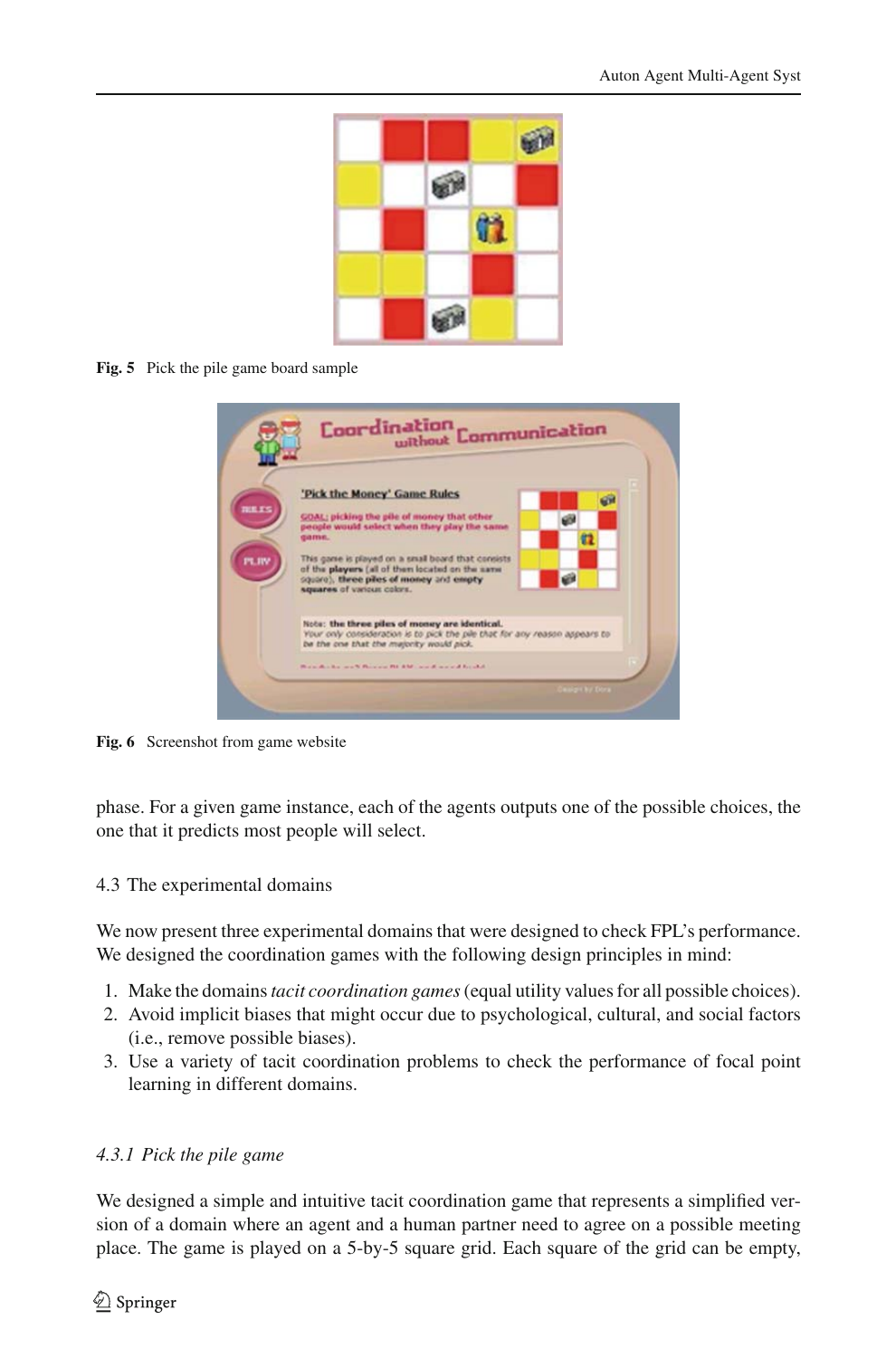or can contain either a pile of money or the game agents (all agents are situated in the same starting grid; see Fig. [5\)](#page-13-1). Each square in the game board is colored white, yellow, or red. The players were instructed to pick the one pile of money from the three identical piles, that most other players, playing exactly the same game, would pick. The players were told that the agents can make horizontal and vertical moves.

Data was collected using an Internet website (Fig. [6\)](#page-13-2) which allowed players from all over the world to participate in the game, and their answers were recorded. Upon entering the website, each player was requested to read the instructions and was asked to play the game only one time. The instructions specified that each player is paired with an unknown partner and that their score would be given at the end. Each game session was constructed of 10 randomly generated instances of the domain. We enforced the one-game-per-person rule by explicitly requesting the players to play only once, and by recording the player's IP and removing multiple instances of the same IP from our database[.5](#page-14-0) The *call for players* was published in various AI related forums and mailing lists all over the world, and eventually we gathered approximately 3000 game instances from over 275 different users from around the world.

The first step was to build a feed-forward back-propagation network on a simple encoding of the domain. In a simple binary encoding of this domain, for encoding 25 squares with 9 possible values (4 bits) per square, we used 100 neurons for the input layer. The output layer consisted of 3 neurons (as there are 3 piles from which to choose), where the first neuron represented the first pile in the game, that are ordered horizontally from the top-left corner to the bottom-right corner. The other network parameters, such as number of hidden neurons, learning rate  $(\eta)$ , and momentum constant, were set by way of trial and error to achieve the best performance.

The transformation to the focal point space was done in the following way:

- 1. Centrality—Centrality was calculated as an exact bisection symmetry, thus giving a positive value to a pile that lies directly between two other piles either horizontally, vertically, or diagonally.
- 2. Singularity—the only distinguishable choice attribute is the color, thus the Singularity of each pile was calculated according to the number of squares having the same color. Naturally, a pile of money sitting on a red square in a board having only 4 red squares, would have a higher degree of singularity than a pile of money sitting on a white square, if there were 17 white squares on that board.
- 3. Firstness—The Firstness property was calculated as the Manhattan distance between the agent's square and each pile of money.
- 4. Extremeness—The Extremeness property was intuitively irrelevant in this domain, so we gave it a uniform constant value.

After preprocessing the data according to the above interpretation of the focal point rules, we built two additional agents: the focal point agent (FP) is one that selects the pile with the highest focality value (without employing any learning procedure). The focal point learning agent (FPL) built a new neural network after discretizing the focal point rules to a set of eight possible values {0.125, 0.25, 0.375, 0.5, 0.625, 0.75, 0.875, 1}. Now, the number of input

<span id="page-14-0"></span><sup>5</sup> Our method was not fully secure, and could be manipulated by requesting a new IP address, or by using other computers. However, due to the nature of the game it is reasonable to assume that most players did not do that.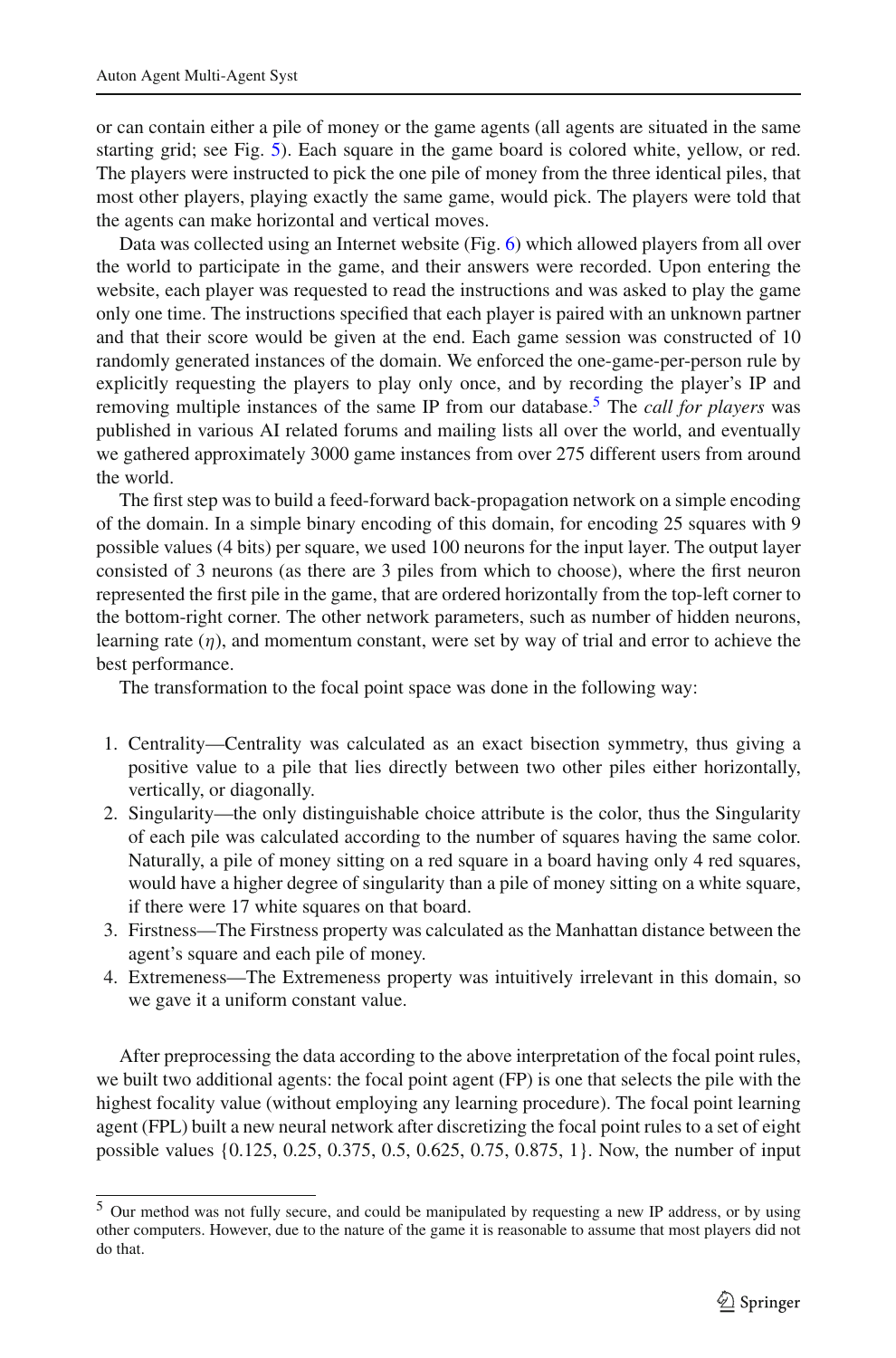neurons is 36 (4 rules  $\times$  8 discrete values (3 bits)  $\times$  3 possible choices), there are 3 output neurons, and we will train the network on the newly transformed data.<sup>6</sup>

**Example:** Looking at Fig. [5,](#page-13-1) we can compute the focality value according to the above rules. Before doing so, let us enumerate the piles as follows: pile1 is the upper right pile (on the yellow-colored grid), pile2 is the pile on the 2nd row (counting down from above), and pile3 is the pile on the bottom row. In addition, note that the *ComputeRule* function will be denoted as  $v$  for ease of presentation. Now, neither of the piles in that example have any Centrality property (as they are not residing on the same row, column, or diagonal); formally,  $v(centrality, pile1) = v(centrality, pile2) = v(centrality, pile3) = 0$ . In terms of Firstness, pile1 is 3 grid squares away from the agents, thus  $v(firstness, pile1) = 0.75$ . Pile2 is two grid squares away, thus  $v(firstness, pile2) = 0.875$ , and pile3 is three grid squares away,  $v(firstness, pile3) = 0.75$ . The Singularity property finds piles 2 and 3 on a white grid square; thus, as the board contains 12 white grid squares out of 25 squares overall, their values will be  $v(singularity, pile2) = v(singularity, pile3) = 1 - 0.48 \approx 0.5$ . Pile1, residing on a yellow grid square would be valued as  $v(singularity, pile1) = 1 0.28 \approx 0.75$ .

Summing their focality values, we have  $FV(pile1) = 0.75$ ,  $FV(pile2) = 0.6875$ ,  $FV$ (*pile*3) = 0.625. Here, the agent who is only using a focal point calculation will select pile1, as it has the highest focality value in this game. Moreover, we can now compute the *focality difference* of the game as 0.75−0.6875 = 0.0625. This quite low *focality difference* suggests that this specific instance of the domain is difficult to solve.

## *4.3.2 Candidate selection game*

Players were given a list of five candidates in an election for some unknown position. The candidates were described using the following properties and their possible values:

- 1. sex∈{Male, Female}
- 2. age∈{25, 31, 35, 42, 45}
- 3. height (in meters) ∈  ${1.71, 1.75, 1.78, 1.81, 1.85}$
- 4. profession ∈ {Doctor, Lawyer, Businessman, Engineer, Professor}

Each list was composed of five randomly generated candidates. The (pen and paper) experiments were carried out when subjects (a total of 82 first-year university students) were seated in a classroom, and were told that their coordination partners were randomly selected from experiments that took place in other classes, i.e., their partner's identity is completely unknown. For a candidate to be elected, it needs to get these two votes (the player's and its partner's); thus, both sides need to choose the same candidate. To create the necessary moti-vation for successful coordination, we announced a monetary reward for success.<sup>[7](#page-16-0)</sup> Figure 7 shows a sample question in the domain.

The binary encoding for building the neural network in this domain was a set of 50 input neurons in the input layer that encoded 5 candidates, each encoded with 10 bits (1 bit for gender, and 3 bits for each of the others). The output layer was composed of 5 output neurons, one for each possible candidate.

The focal point transformation had the following intuitive implementation:

1. Centrality—gave a positive constant value to the third candidate in the list (which is located in the center of the selection list).

<sup>6</sup> The number of input neurons can be reduced, as the Extremeness property was not used in this interpretation of the rules.

<span id="page-15-1"></span><span id="page-15-0"></span><sup>7</sup> It is a well-known phenomenon that coordination in these games deteriorates without sufficient motivation.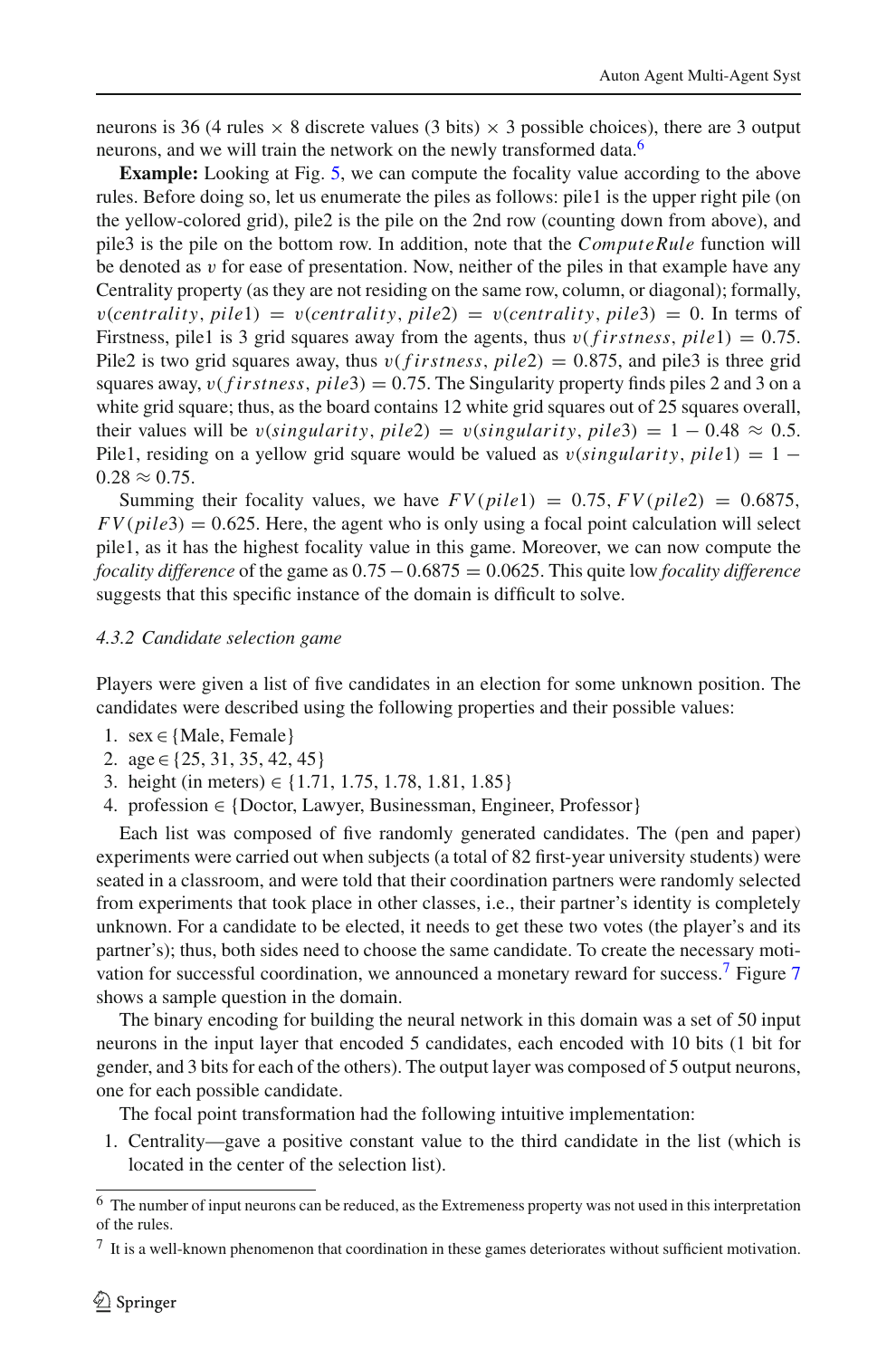| (1) | Male   | 25 | 1.75 | Lawyer   |
|-----|--------|----|------|----------|
| (2) | Female | 45 | 1.85 | Lawyer   |
| (3) | Male   | 25 | 1.78 | Doctor   |
| (4) | Male   | 25 | 1.78 | Engineer |
| (5) | Female | 31 | 1.75 | Lawyer   |

<span id="page-16-0"></span>**Fig. 7** Candidate selection game sample

- 2. Singularity—the Singularity of a candidate was calculated according to the relative uniqueness of each of its values (i.e., a sole female candidate in a set of males will increase the singularity value by  $1 - 0.2 = 0.8$ ).
- 3. Firstness—The Firstness property gave a positive constant value to the first candidate on the list.
- 4. Extremeness—The Extremeness property gave high values to properties that exhibited extreme values in some characteristics of the candidate (for example, a candidate who is the oldest or youngest among the set of candidates would get a higher Extremeness value than a candidate who is not).

**Example:** let us now compute the rules according to the game instance presented in Fig. [7.](#page-16-0) We will enumerate the candidates according to their order of appearance from top to bottom. The centrality and firstness properties are intuitive, and result in  $v(centrality, candidate3) = c<sup>1</sup>$  and  $v(firstness, candidate1) = c<sup>2</sup>$ , while  $c<sup>1</sup>, c<sup>2</sup> > 0$ . The extremeness property gave prominence to candidate2 as she is the sole oldest, and the tallest, candidate; thus v(*extremeness*, *candidate*2) > 0. The same goes for the singularity property, in which we compute the singularity of the values exhibited in each of the candidate's properties. For instance, candidate1 is one of the three Males (hence, 0.4), one of the three 25-year-old candidates (again, 0.4), one of the two candidates of 1.75m height (0.6) and one of the three lawyers  $(0.4)$ . Taking the average, we have  $v(singularity, candidate1) = 0.45$ .

## *4.3.3 Shape matching game*

Players were given a random set of geometric shapes, and had to mark their selected shape in order to achieve successful coordination with an unknown partner (presented with the same set). The seven shapes were presented in a single row and were randomized from the set of circle, rectangle, or triangle. Questionnaires containing ten game instances were distributed to students (78 students overall). As before, monetary prizes were guaranteed to students with the highest coordination scores. Figure [8](#page-17-0) shows a sample question in the domain.

This domain is the easiest among our games to represent as a simple binary encoding, because each goal has only a single property, its type. In any game instance, each shape can be a circle, rectangle, or triangle. Thus, the question was easier in terms of its simple binary representation, as we needed 14 input neurons and 7 output neurons.

The focal point transformation was implemented as follows:

- 1. Centrality—Centrality gave additional focality value to the middle choice, and increased the focality value of a shape which had the same shape series on both of its sides. A longer series yielded a higher value.
- 2. Singularity—the Singularity of a choice was determined by the number of choices with the same shape (for example, in a game where all shapes are circles and only a single shape is a triangle, the triangular shape will have a high singularity value).
- 3. Firstness—Firstness gave a small bias to the first shape on the left-hand side of the list.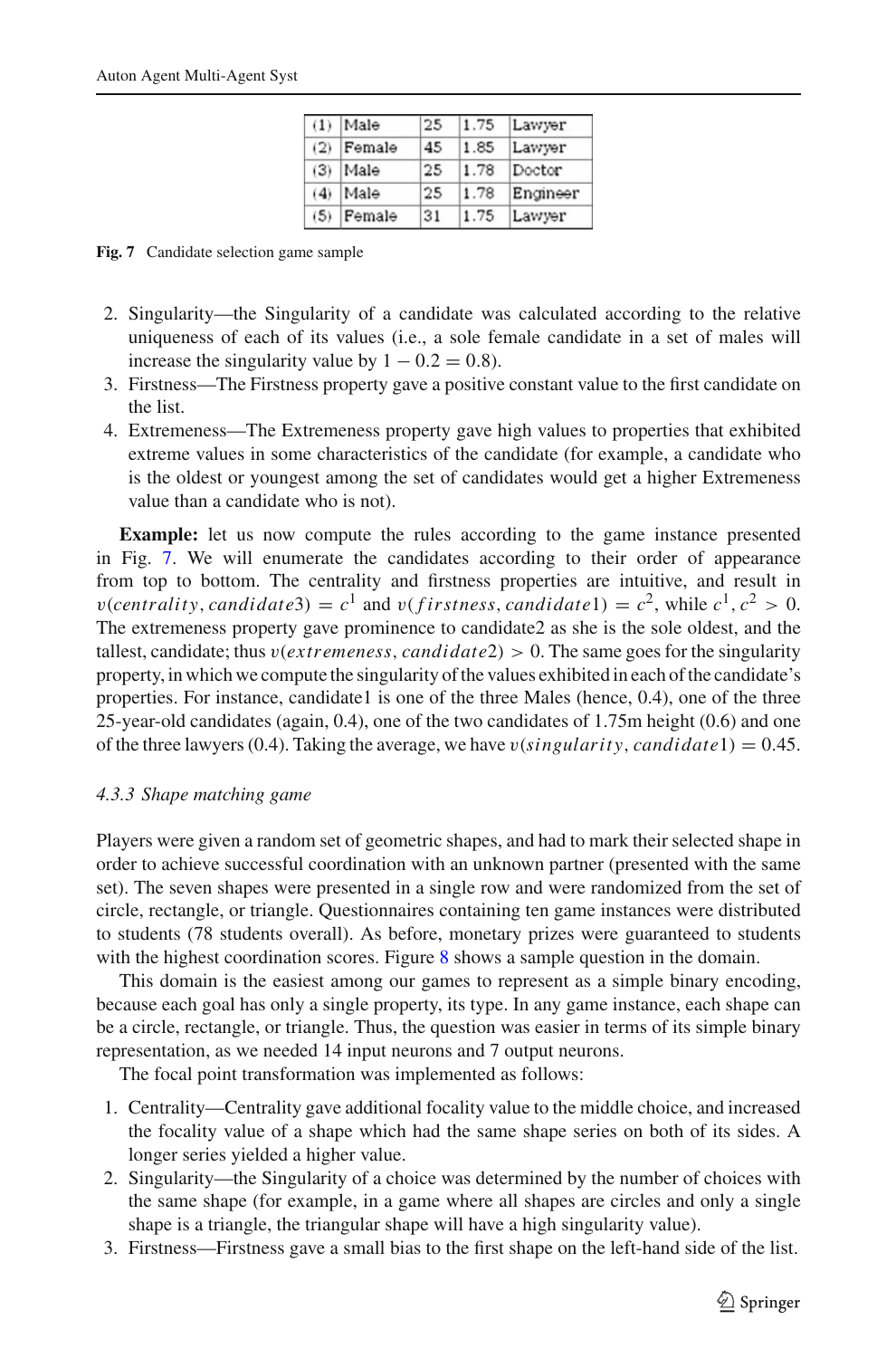

<span id="page-17-0"></span>**Fig. 8** Shape matching game sample

4. Extremeness—The Extremeness property gave higher focality values to the first and last choices in the set.

In this domain we have an example of a domain transformation in which  $j > i$ , which means that the transformation actually *increases* the search space. From 14 input neurons in the simple binary representation, we now move to a space of 42 input neurons (6 bits  $\times$  7) choices).

## 4.4 Results

For each of the above domains, we compared the correct classification performance of both C4.5 learning trees and FFBP neural network classifiers. As stated above, the comparison was between a domain data agent (trained on the raw domain encoding), a focal point (FP) agent (an untrained agent that used only focal point rules for prediction), and a focal point learning (FPL) agent. "Correct classification" means that the agent made the same choice as that of the particular human player who played the same game. $8$ 

We optimized our classifiers' performance by varying the network architecture and learning parameters, until attaining best results. We used a learning rate of 0.3, momentum rate of 0.2, 1 hidden layer, random initial weights, and no biases of any sort. Before each training procedure, the data set was randomly divided into a test and a training set (a standard 33.3–66.6% division). Each instance of those sets contained the game description (either the binary or focal point encoding) and the human answer to it. All algorithms were run in the *WEKA*<sup>[9](#page-17-2)</sup> data mining software, which is a collection of machine learning algorithms for data mining tasks. The classification results using the neural network and the decision tree algorithms were very close (maximum difference of 3%). Figure [9](#page-18-0) compares the correct classification percentage for the agents' classification techniques, in each of the three experimental domains. Each entry in the graph is a result averaged over five runs of each learning algorithm (neural network and C4.5 tree), and the average of those two algorithms.

Examining the results, we see a significant improvement when using the focal point learning approach to train classifiers, rather than the domain data agent ( $p < 0.01$  in twoproportion z-tests in all domains). In all three domains, the domain data agent is not able to generalize sufficiently, thus achieving classification rates that are only about 5–10% higher than a random guess. Using FPL, the classification rate improved by 40–80% above the classification performance of the domain data agent.<sup>10</sup> The results also show that even the classical FP agent, which does not employ any learning algorithm, performs better than the domain data agent. In an additional analysis that was done on the FP agent, we saw a tendency

<sup>&</sup>lt;sup>8</sup> If there were multiple occurrences of a specific game instance, the choice of the majority of humans was considered the solution.

<span id="page-17-1"></span><sup>9</sup> http://www.cs.waikato.ac.nz/ml/weka/

<span id="page-17-3"></span><span id="page-17-2"></span><sup>&</sup>lt;sup>10</sup> Since even humans do not have 100% success with one another in these games, FPL is correspondingly the more impressive.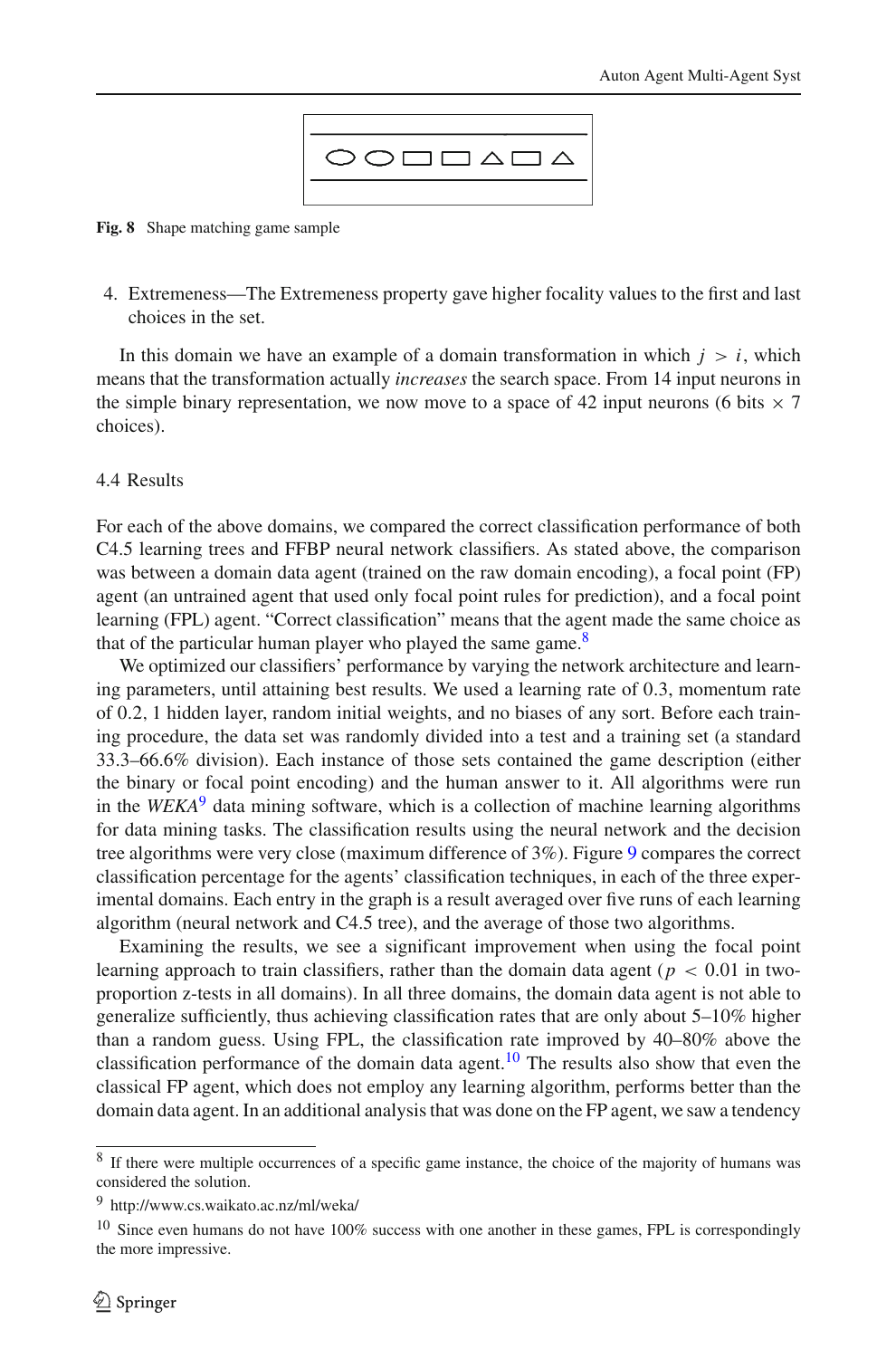

**Fig. 9** Average correct classification percentage

<span id="page-18-0"></span>

<span id="page-18-1"></span>**Fig. 10** *"Pick The Pile"* focality difference impact

in which the FP agent, when facing coordination problems with low *focality difference*, has its performance deteriorate to that of random guesses.

Note also that in the first domain, when using FPL instead of regular raw data learning, the marginal increase in performance is higher than the improvement that was achieved in the second domain (an increase of  $28\%$  vs.  $22\%$ ), which is in turn higher than the marginal increase in performance of the third domain (an increase of 22% vs. 18%). From those results, we hypothesize that the difference in the marginal performance increase is because the first domain was the most complex in terms of the number of objects and their properties. As the domain becomes more complex, there are more possibilities for human subjects to use their own subjective rules (for example, in the Pick the Pile domain, we noticed that few people looked at the different color patterns that were randomly created, as a decision rule for their selected goal). As more rules are used, the data becomes harder to generalize. When an agent is situated in a real, highly complex environment, we can expect that the marginal increase in performance, when using FPL, will be correspondingly large.

An additional advantage of using FPL is the reduction in training time (e.g., in the *Pick the Pile* domain we saw a reduction from 4 h on the original data to 3 min), due to the reduction of input size. Moreover, the learning tree that was created using FPL was smaller, and can be easily converted to a rule-based system as part of the agent's design.

In Fig. [10](#page-18-1) we checked the impact of the focality difference on the success rate in the *"Pick the Pile"* domain. We computed the focality difference of each of the randomized instances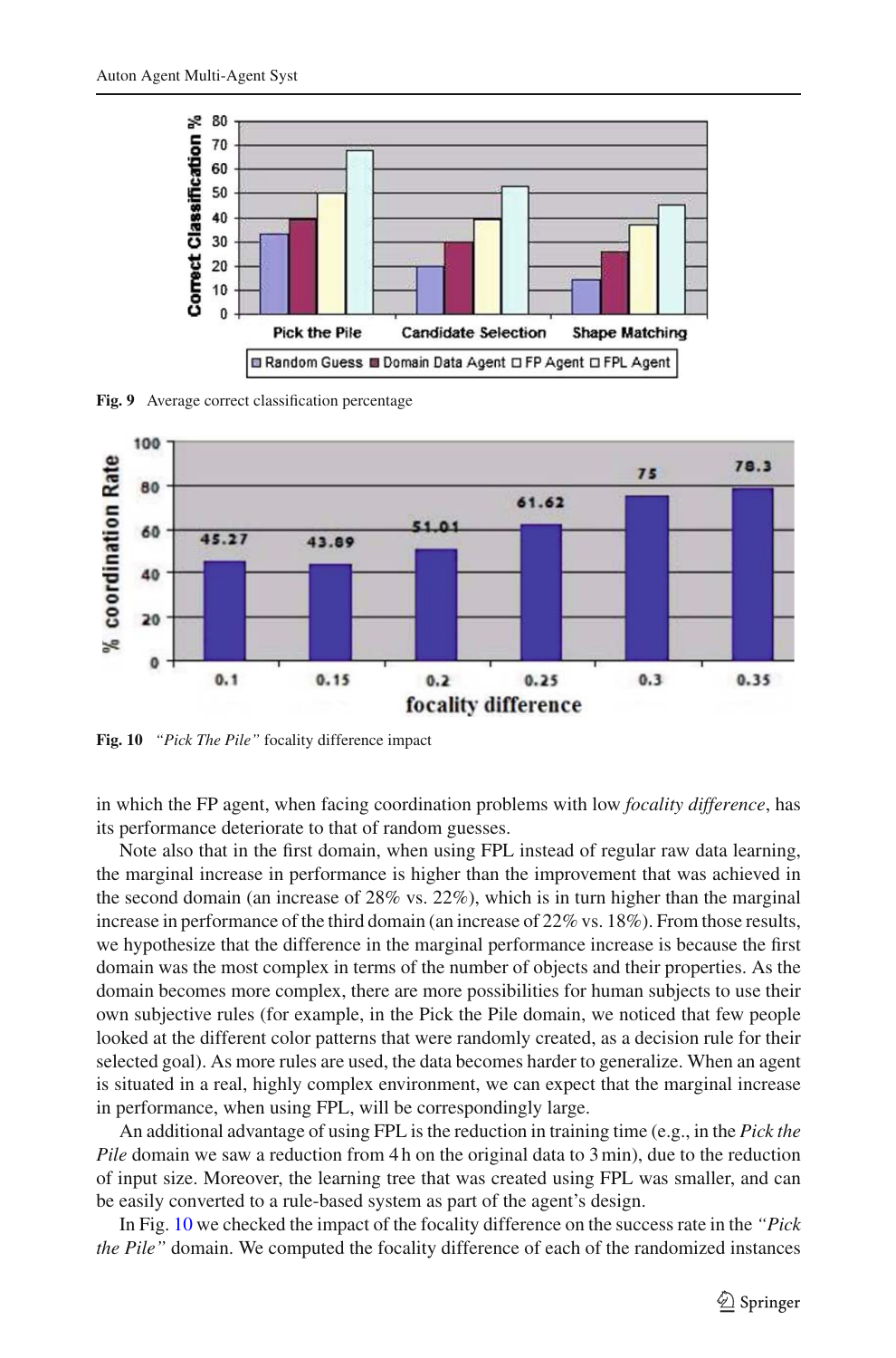that was played, and divided them into six groups according to their values. We then isolated each group and checked the successful coordination rate on each of the groups. It turns out that in the highest focality instances  $(>0.35)$  the FPL agent managed to achieve a 78.3% successful coordination rate, and in the next group  $(0.3-0.35)$  it managed to achieve a 75% successful coordination rate. One can also see that the successful coordination rate increased with the focality difference.

# <span id="page-19-0"></span>**5 Robustness to environmental changes**

As seen in Sect. [4,](#page-9-0) the focal point rules proved to be helpful in handling various tacit coordination domains against an arbitrary human partner. In this section, we examine the robustness of human–agent tacit interaction in changing environments, and analyze the robustness of our agents to changes in the domain environment. Dynamic changes in the environment can occur for many reasons, and having a more robust agent can become a crucial ingredient for succeeding on various missions.

**Definition 4** (*Environment Similarity*) Similarity between environments is calculated as the Euclidean distance:

$$
d_{ij} = \sqrt{\sum_{k=1}^{n} (x_{ik} - x_{jk})^2},
$$

where the environment vector  $x$  is constructed from the number of goals, number of attributes per goal, number of values per attribute, and the attribute values themselves.

To check agent robustness in the face of environment changes, we took the "Pick the Pile" domain (described in Sect. [4.3.1\)](#page-13-3), and designed variants; we denote them as the *similar* domain, and the *very similar* domain. To check agent performance, we put the original agents (i.e., the *domain data* and *focal point learning* agents that had been trained on the original Pick the Pile version, and the regular *focal point* agent) in the new environments, and compared their classification performance.

We created two different versions of the *Pick the Pile* game, which had different similarity values relative to the original version. In the first variant (which we will denote *VSD* for Very Similar Domain), we added a fourth possible value to the set of values of the color attribute (four colors instead of three). In the second variant (which we will denote *SD* for Similar Domain), in addition to the first change, we also changed the grid structure to a 6 by 4 grid

|     |    | 國路 |
|-----|----|----|
| ede |    |    |
|     |    |    |
|     | 國民 |    |

<span id="page-19-1"></span>**Fig. 11** *"Pick The Pile"*—VSD example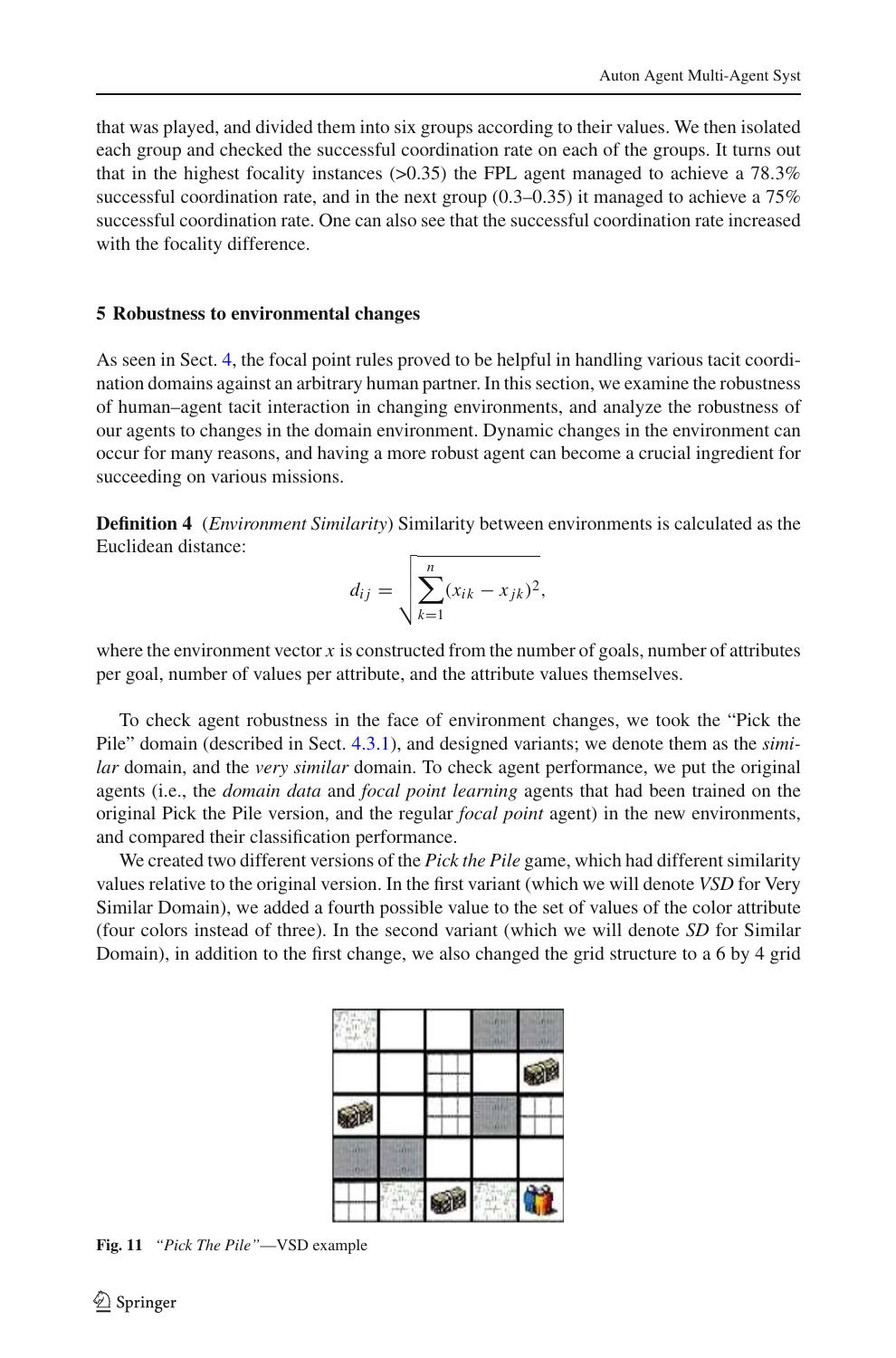

<span id="page-20-1"></span>**Fig. 12** Classification percentage in similar environments

(instead of the original 5 by 5). Moreover, in both variants, we changed all four color values from actual colors to various black and white texture mappings (see Fig. [11](#page-19-1) for an example).

Additional experiments were conducted in order to collect human answers to the two new variants of the game (85 first-year computer science and applied mathematics students took part). The agents that had been trained on the original environment (using the neural network algorithm), were now asked to coordinate with an arbitrary human partner in the new environments. Figure [12](#page-20-1) summarizes performance comparison of the agents in each of the new environment variants.

The prediction results on the first variant (VSD) show that all three agents managed to somehow cope with the new, *very similar domain*, and suffered only a small decrease in performance. However, when looking at the results of the *similar domain* (SD), we see that the domain data agent's performance decreased all the way to its classification performance's lower bound, that of random guessing. At the same time, our FPL agent did suffer a mild decrease in performance (around 5%), but still managed to keep a reasonably high performance level of around  $62\%$  (significantly better than the domain data agent, with  $p < 0.01$ in a two-proportion z-test). We can also notice that the classical FP agent copes with the environmental changes better than the domain data agent, with a performance level of around 45%; however, it is still low when compared to the FPL agent's performance level.

## <span id="page-20-0"></span>**6 Additional results and insights**

## 6.1 Generalized pick the pile domain

We conducted an additional set of experiments in order to evaluate the algorithm's performance on a variation of the Pick the Pile domain that is more generalized and challenging. In this variation, in contrast to the original Pick the Pile domain, the coordination task is not limited to agreeing on one of the three possible piles (i.e., 33% is the expected successful coordination rate according to decision theory), but to agree on any possible grid position. The board was reduced to a 3 by 3 grid, and after removing the pile icons, we were left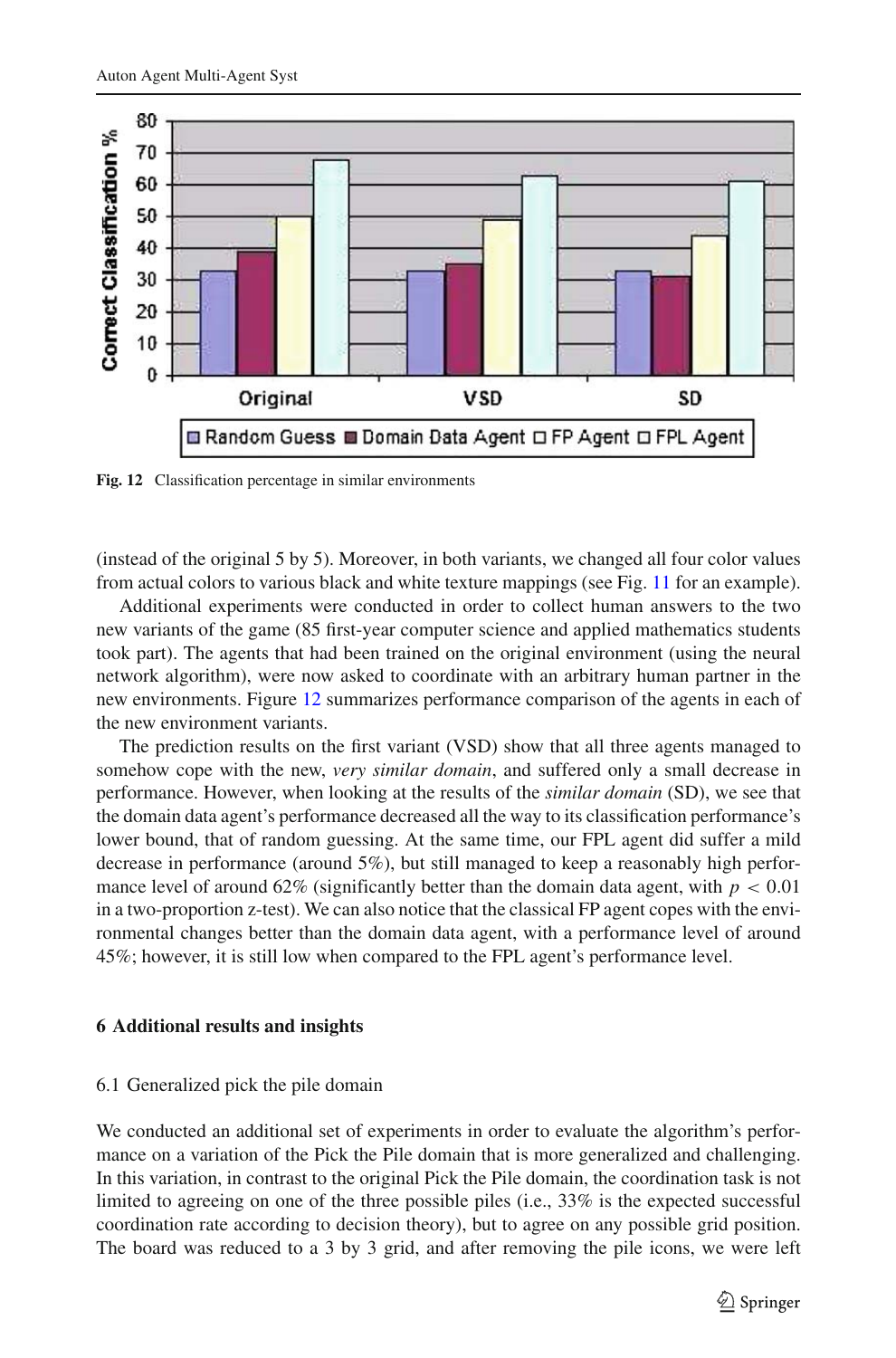

<span id="page-21-0"></span>**Fig. 13** Generalized pick the pile example



<span id="page-21-1"></span>**Fig. 14** Generalized shape matching example

with 8 possible meeting positions (the grid where the agents are located was not considered a valid meeting place), which resulted in a 12.5% expected successful coordination rate according to standard decision theory. In addition, instead of the original color attribute, we presented 4 new possible values on each grid square: a picture of a tree, grass, stones, or a lake. This would implicitly cause the players to use more subjective contextual information when needed. Figure [13](#page-21-0) presents an instance of the new domain.

This experiment was a pen-and-paper experiment with 200 first year students studying computer science, applied mathematics, and engineering. Each subject received a questionnaire with 6 randomly-generated instances. As before, we compared the performance of an agent that was trained on the original domain encoding, and a focal point learning agent that was trained using the same rule implementations as described above for the original domain.

Our results show that this variation is very challenging to both classifiers, as the domain data agent (trained with the original encoding) achieved approximately 16% correct classification, while the focal point learning agent achieved approximately 34% correct classification. While these rates are not as impressive as our results in the original domain, they still provide a significant improvement on the results that the original classifier was able to achieve without using the focal point learning scheme.

## 6.2 Generalized shape matching domain

In an additional experiment that we conducted on the Shape Matching domain, we generalized the game as follows: instead of having a fixed set of 7 shapes in each instantiation of the domain, we randomized the number of shapes in each row in addition to their type. In the generalized domain, each game instance can include from 3 to 7 shapes (and not always 7 shapes, as in the original version), and each such shape itself was randomized from the set of possible shapes. Figure [14](#page-21-1) presents an example of two game instances from a questionnaire, where in the first there are 4 shapes to choose from, while in the second there are 7 shapes to choose from (just as in the original version).

The data was collected in the same way as in the original experiment (each subject played 10 randomized game instances). A comparison was made between a domain data learning agent and a focal point learning agent, so as to evaluate the advantages gained by using the new learning method in a variant on the domain which is more complex than the orig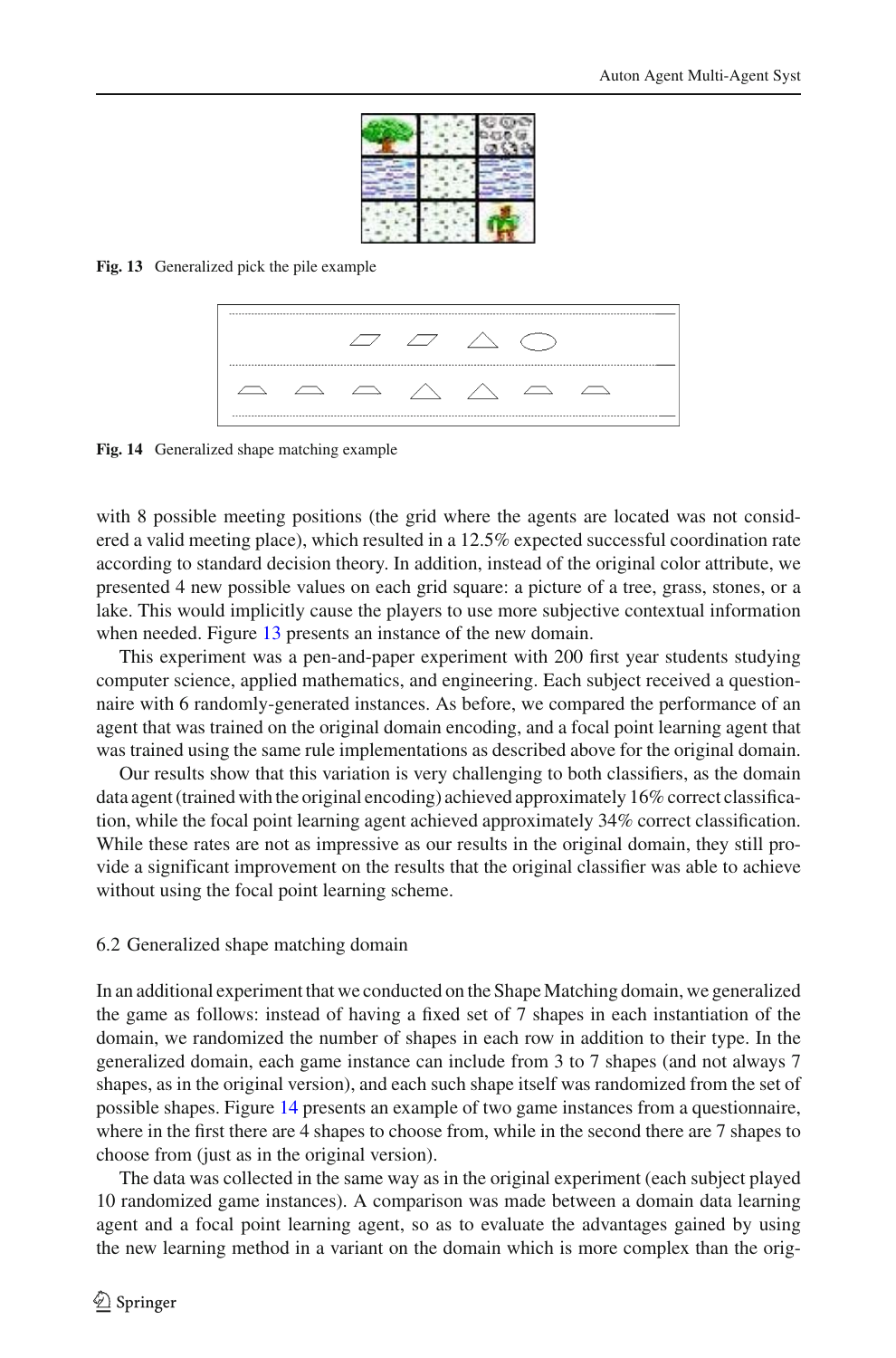inal one. When the number of randomized shapes was smaller than 7, we used a binary value to represent a "non-existing" shape value for that input neuron. The same focal point rules were used, with the following adjustments to the centrality and extremeness rules, in order to consider the possibility of randomizing the number of shapes per row. (1) Centrality—Centrality gave additional focality value to the middle choice, when the number of shapes was odd. With an even number of shapes, no centrality value was given. (2) Extremeness—The Extremeness property gave higher focality values to the first and last choices in the set. Those values became higher as the number of shapes increased (the extremeness in a game with 3 shapes was lower than the extremeness in a game with 6 shapes).

Our results show that the domain data agent managed to achieve a correct classification rate of 37%, while the focal point learning agent managed to beat that with a 49% correct classification rate. We also checked the performance of a regular focal point agent (not employing any learning algorithm), and found that it performs as well as the domain data agent, with a 38% correct classification rate.

## 6.3 Culturally biased candidate selection domain

One of Schelling's classic examples can be found in [\[27](#page-26-4)], where he showed his subjects a 4 by 4 grid (see Fig. [2\)](#page-4-0) and instructed them as follows:

*"Put a check mark in one of the sixteen squares. You win if you all succeeded in checking the same square."*

Schelling reported that 24 out of 41 (58%) people selected the upper-left corner (which is of course more than the 6.25% predicted by standard decision theory), and all but 3 of the votes were distributed along the diagonal.

We conducted a similar experiment with a larger set of subjects  $(81$  first-year students) and surprisingly, we had two main focal points: the first was the upper-left corner (with 40 votes), and the second was the upper-right corner (with 32 votes). The upper-right corner did not appear as a possible focal solution to this problem in Schelling's report, but was found as a strong focal point in our data. Those results seem less surprising when we add the information that the experiment was conducted with students who write from right to left. We hypothesize that this cultural information biased the subjects toward the upper-right corner as an additional focal point, along with the upper-left one, which was found in the original experiment.

In order to further explore the notion of culturally biased tacit coordination games, we took the Candidate Selection game and designed a new, culturally biased, variation of it. In the original version of the game, the five candidates were enumerated using numbers 1 to 5. In the new variant, the five candidates were enumerated using family names that remained constant and were not randomized (all other properties were still randomized). Candidate 1 was named "Brown", candidate 2 was named "Cohen", candidate 3 was named "Jones", candidate 4 was named "Mitchell", and candidate 5 was named "White". The names were selected as to give a cultural bias to candidate 2 as this name is of Jewish origin (and one of the most common family names in Israel, where the experiment took place), while all other candidates have common American family names that we assumed have no special meaning to most of our student subjects (Fig. [15\)](#page-23-0).

We used first and second year students to play randomized instances of the game. The results, without even considering the candidate properties, are not surprising: while in the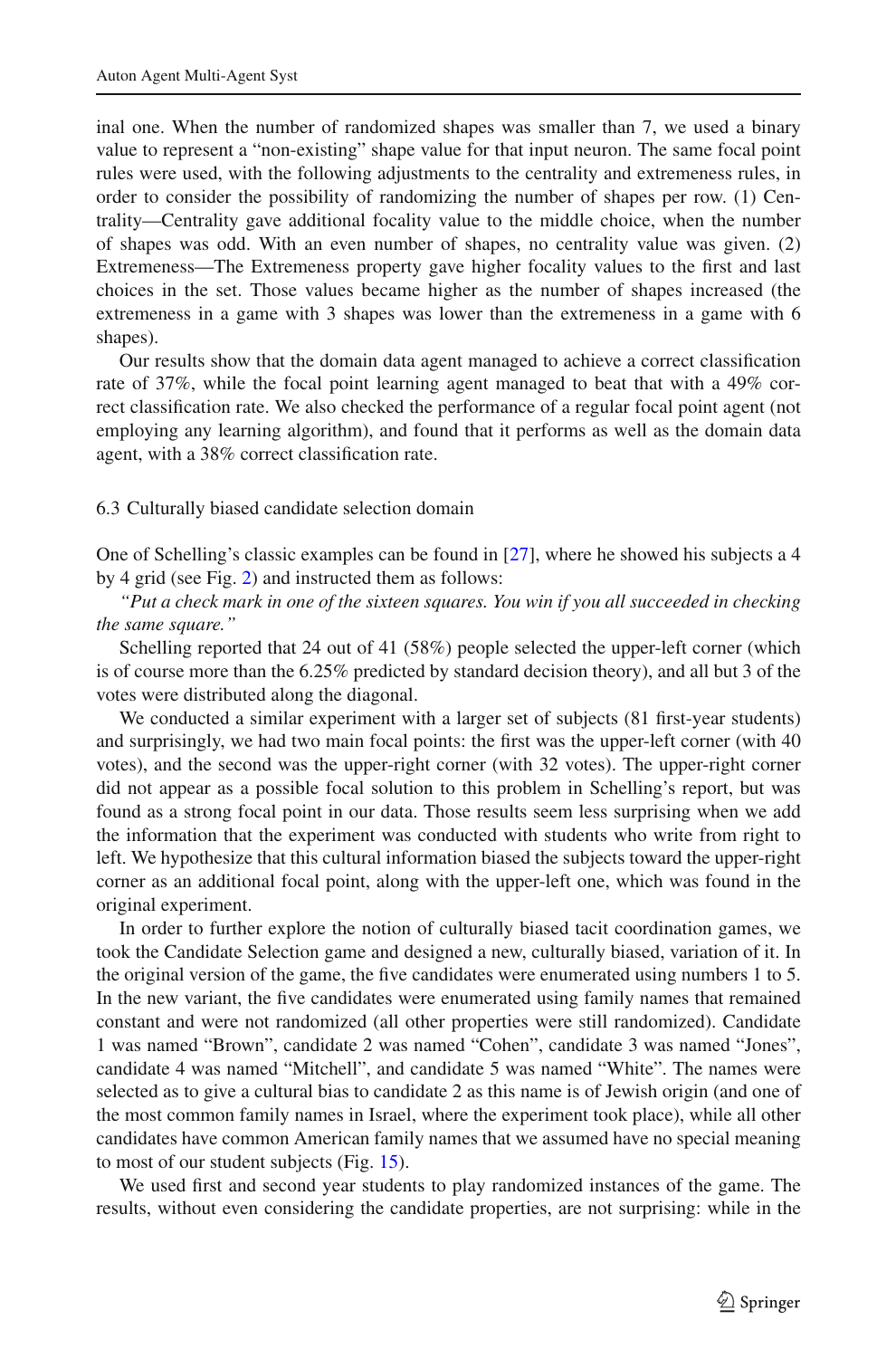original version (enumerated by numbers), 16% of the students selected candidate 2, in the biased version this number rose to 27%.

Given a tacit coordination domain and such knowledge of a cultural bias (or biases of other forms as we will see below), we can augment the FPL with a cultural bias-based rule that will increase the focality value of the choice (candidate 2 in our example) by some constant amount. This increase will help the learning algorithm to break ties and differentiate towards the biased answer when the focality difference is small. In our experiments, by including such a bias rule in the form of a constant increase of 0.15 to singularity value of candidate 2, we managed to increase the agent's correct classification rate by 9%.

# 6.4 Additional insights

In a series of experiments that were partly conducted to reproduce and verify the results reported in several of Schelling's classic experiments, and partly as a pre-experimental stage for the domains presented above, we gained additional results that can help in deepening our understanding of the nature of focal points.

# *6.4.1 Educational bias*

In a pre-experimental stage of the "pick the pile" domain, we conducted pen-and-paper experiments in a small class composed of 14 computer science graduate students. The preexperimental stage was meant to check whether the written instructions were comprehensible, as we wanted to avoid answering questions out loud, due to the possibility that such answers might bias the subjects.

The instructions stated that the subjects were to be paired with an unknown partner from that class, and that their answers would be compared. Here again, a monetary prize was given to the couple with the highest number of successful coordinations.

When recording their solutions, we found that there was a tendency to select piles that are on the same column or row, even if they are further away in terms of their Manhattan distance. Those results surprised us, as we hypothesized that the subjects, being computer science graduates, would naturally follow the Manhattan distance measure, as the instructions clearly state that "diagonal moves are illegal".

After the experiment ended, we interviewed several subjects in order to understand their selection. To our surprise, it appears that those students were working in the field of Robotics, and it was obvious to them that the *refacing* operation is an expensive operation in the robotics domain, and should be avoided. They also added that they used that knowledge when solving

| Name        | Gender | Age | Height | Profession  |
|-------------|--------|-----|--------|-------------|
| Brown       | female | 31  | 1.78   | businessman |
| Cohen       | male   | 29  | 1.81   | doctor      |
| Jones       | female | 35  | 1.78   | doctor      |
| Mitchel     | male   | 31  | 1.81   | doctor      |
| <b>Mate</b> | female | 35  | 1.71   | businessman |

<span id="page-23-0"></span>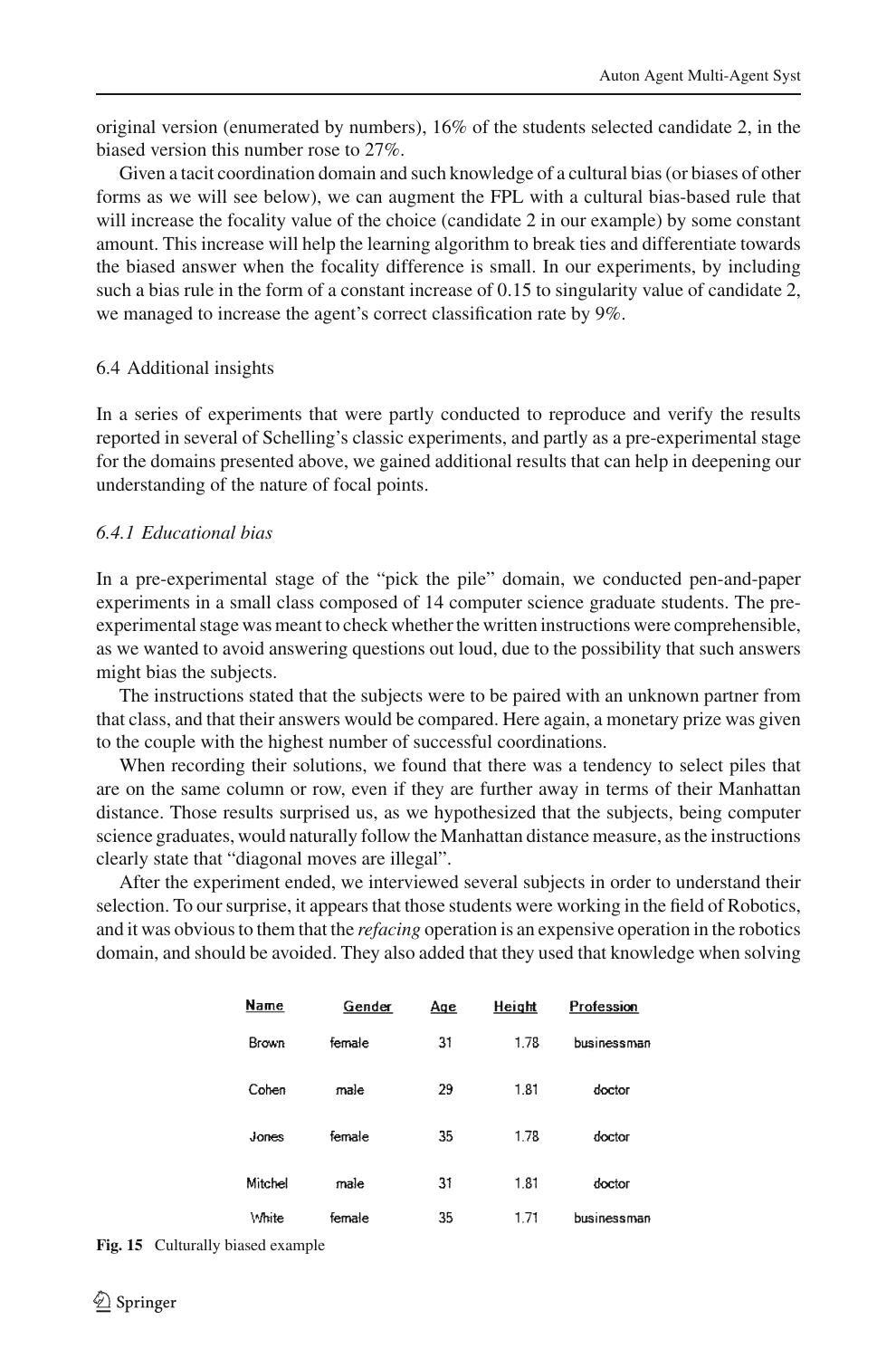<span id="page-24-2"></span>

| results | <b>Table 3</b> "Heads or Tails?" |                   | <i>"Heads</i> " selected | "Tails" selected |
|---------|----------------------------------|-------------------|--------------------------|------------------|
|         |                                  | "Heads or Tails?" | 23                       |                  |
|         |                                  | "Tails or Heads?" | 13                       | Iб               |

the coordination games, as they knew that their coordination partners were to be selected from that group alone.

Those results show again that the more knowledge one has of one's coordination partner, the more it allows one to focus choices with respect to that information which is common to both partners.

## *6.4.2 Firstness in "Heads or Tails?" domain*

In several of our paper and pen experiments we decided to explore why, according to Schelling, around 85% of the answers to the simple *"Heads or Tails?"* question turns out to be "Heads".<sup>[11](#page-24-1)</sup> Why is "Heads" an obvious focal point for a tacit coordination task based on that question? We hypothesized, according to our suggested focal point rules, that the Firstness property has a crucial role in focalizing "Heads", as it appears first in the presentation of the question.

In order to check our hypothesis, we generated two types of questions: one being the original formulation of the problem *"Heads or Tails?"*, and the other the reverse presentation, *"Tails or Heads?"*. In several of our previous experiments, we planted a single question of one of the above forms into the questionnaire. Thus, several of our subjects played the *"Heads or Tails?"* version, and others played with the *"Tails or Heads?"* version.

Overall, we collected 59 answers, and the results appear in Table [3.](#page-24-2) The results show that on the *"Heads or Tails?"* question, we got results similar to those of Schelling, as only 7 people selected *"Tails"* out of 30 subjects (i.e., 23% in our experiment compared with Schelling's 14%). However, in the second variation, the *"Tails or Heads?"* presentation, 55% of the subjects selected *"Tails"*, a greatly increased percentage. It might be hypothesized that although presenting *"Tails"* first made it a far more likely choice, it may not have reached the popularity of *"Heads"*, since *"Heads or Tails?"*, with *"Heads"* first, is still the more standard presentation of the problem in English (and thus the primacy of Heads is still somewhat maintained in many players' minds).

In any case, it is easy to see that the presentation of the question completely changed the focality of "Heads" from a high focality answer in the original presentation, to a lower focality answer in the new presentation. Two lessons can be learned from those results: first, obviously the presentation of the coordination task impacts its focality difference. Second, as the only difference in the new version is the order of the choices, firstness is an important property in that coordination task.

## <span id="page-24-0"></span>**7 Conclusions and future work**

In this article we have been interested in enhancing agent-human coordination possibilities in situations where communication is not possible. When an agent (or robot) is coordinating with a human partner, having a cognitive mechanism that mimics the reasoning process of that human being will make the agent more robust to changes in the environment, and more adaptable to different domains.

<span id="page-24-1"></span><sup>11</sup> In his experiments, 36 selected Heads and only 6 Tails.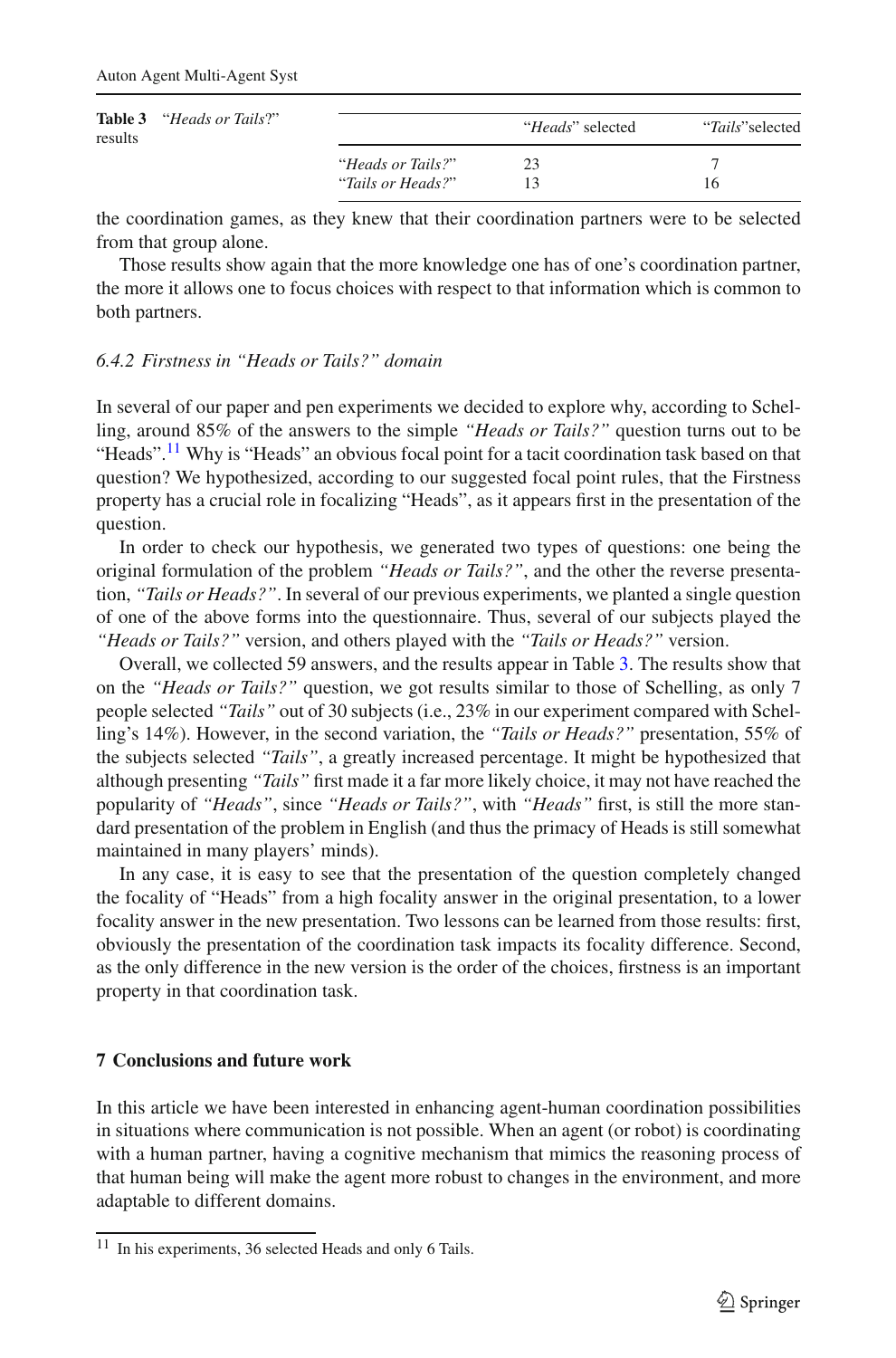We presented the *Focal Point Learning* (FPL) approach to building automated agents that play tacit coordination games with general human partners in dynamic environments. The technique makes use of learning algorithms to train agents to coordinate with general human partners in specific domains; focal points are integrated into the learning process through the use of focal point selection rules. Training data is preprocessed and transferred into a new representation space, where each vector contains quantified focal point values, and these are used to train the agent.

We created three experimental domains, and collected data to be used for training agents to predict human coordination choices in those domains. Results showed that when trained solely on the domain-encoded data, the classifiers resulted in a close-to-random correct classification percentage, while the FPL agents managed to achieve a significantly higher correct classification rate. We then created two variants of one of the domains, collected human data for the variants, and then checked the coordination performance, in these variants, of each of the agents that had been trained in the original domain. Here again, the FPL agents outperformed the others, and demonstrated robustness in an altered environment.

As can been seen from our experimental work, even in our simplified domains the suggested FPL technique relies on having a large amount of data. Moreover, this data should be taken from a large enough sample space to remove various biases. It might be that the costs of applying FPL techniques for cases where there is a need to coordinate without communication is not practical for all domains, as acquiring experimental data from humans is not a simple procedure. However, in domains where human lives are at stake, such as search-and-rescue tasks, caring for the elderly, or human-robot teams, this technique may be very beneficial. In addition, the wide array of electronic data that is available due to the development of the internet (e.g., web searches and electronic transactions), can be used with various data mining techniques to improve user-interface experiences or automated agent development processes, when communication will not be available at runtime.

Future work on Focal Point Learning can be taken in several different directions. First and foremost, more experimental work with human beings is needed to deepen our understanding of the nature of focal points and their properties. Through that effort, we can gain a deeper understanding of the reasoning process that underlies tacit coordination games. Additional experimental work on the psychological component of focal points is most definitely needed.

Another direction is to take a game theoretic approach and look for a robust and formal theory in game theoretic terms which, in contrast to existing focal point theories, will have predictive abilities and not only the capability of retrospective analysis.

From the Focal Point Learning point of view, one obvious next step is to apply the technique to a real-world domain, for instance, a military application where manned and unmanned aircraft or land vehicles are cooperating to carry out some well-defined task. In military applications, due to uncertainty and the dynamic nature of the environment, having a cognitive mechanism could prove to be highly important.

To sum up, when building agents to coordinate with unfamiliar human partners, without communication, machine learning classifiers have difficulty generalizing data to predict human choices. Focal Point Learning can improve performance, and robustness in the face of environmental change.

**Acknowledgements** This research is based upon work supported in part by the U.S. Army Research Laboratory and the U.S. Army Research Office under grant number W911NF-08-1-0144, AFOSR grant FA95500610405, NSF grant 0705587 and under ISF grant #1357/07. We appreciate the comments of the anonymous reviewers, which were quite useful.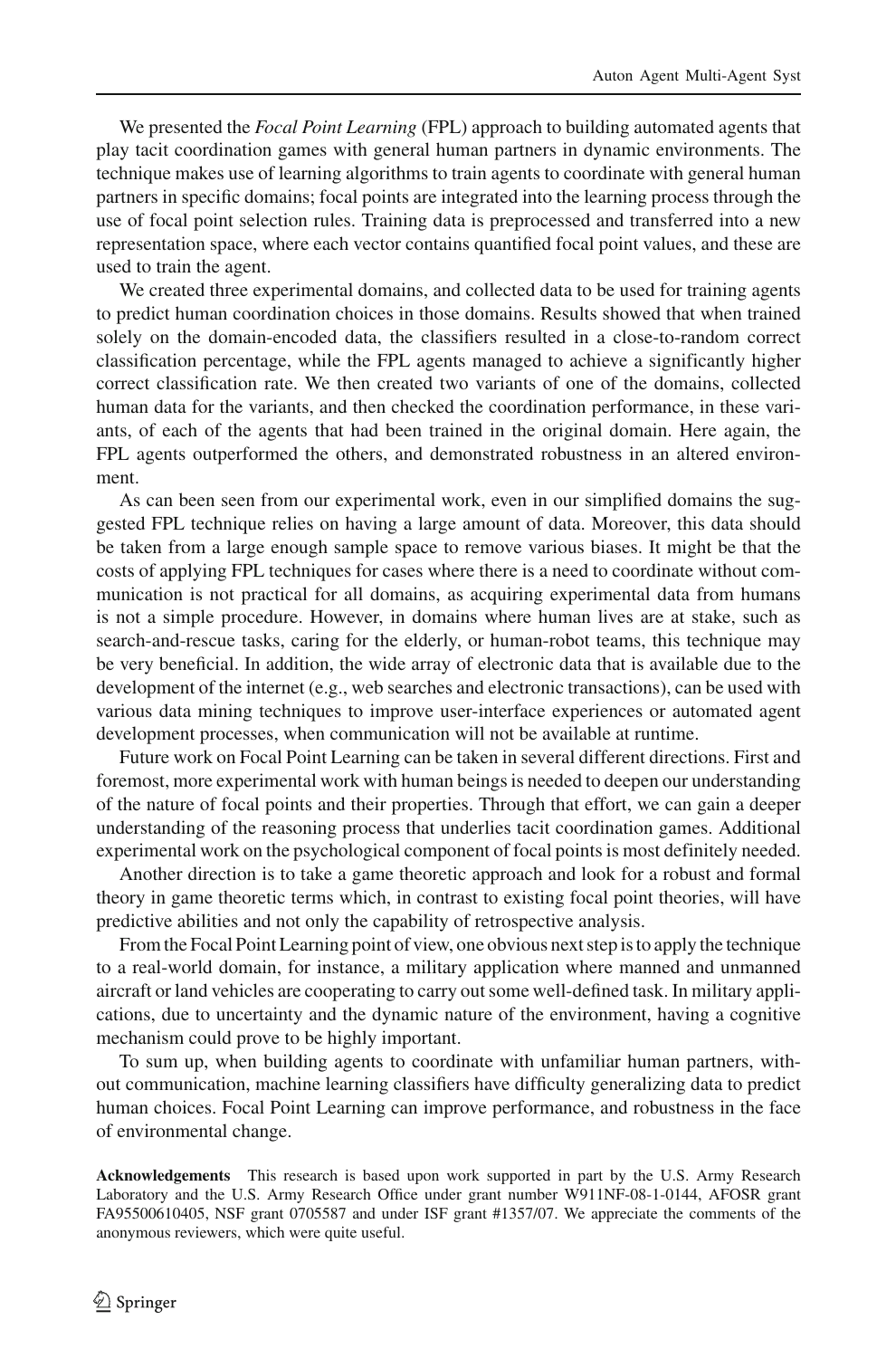#### <span id="page-26-2"></span>**References**

- 1. Arkin, R. C. (1992). Cooperation without communication: Multiagent schema-based robot navigation. *Journal of Robotic Systems, 9*(3), 351–364.
- <span id="page-26-18"></span>2. Bacharach, M. (1993). Variable universe games. In *Frontiers of game theory* (pp. 255–275). Cambridge: MIT Press.
- <span id="page-26-19"></span>3. Bacharach, M., & Bernasconi, M. (1997). The variable frame theory of focal points: An experimental study. *Games and Economic Behavior, 19*(1), 1–45.
- <span id="page-26-5"></span>4. Chernoff, H., & Moses, L. (1986). *Elementary decision theory*. New York, NY: Dover Publications Inc.
- <span id="page-26-16"></span>5. Crawford, V. P, & Haller, H. (1990). Learning how to cooperate: Optimal play in repeated coordination games. *Econometrica, 58*(3), 571–595.
- <span id="page-26-25"></span>6. Fenster, M., Kraus, S., & Rosenschein J. S. (1998). Coordination without communication: Experimental validation of focal point techniques. In *Readings in agents* (pp. 380–386). San Francisco, CA: Morgan Kaufmann Publishers Inc.
- <span id="page-26-17"></span>7. Gauthier, D. (1975). Coordination. *Dialogue, 14*, 195–221.
- <span id="page-26-1"></span>8. Gervasi, V., & Prencipe, G. (2004). Coordination without communication: The case of the flocking problem. *Discrete Applied Mathematics, 144*(3), 324–344.
- 9. Goodrich, M. A., & Schultz, A. C. (2007). Human-robot interaction: A survey. *Foundations and Trends in Human-Computer Interaction, 1*(3), 203–275.
- <span id="page-26-10"></span><span id="page-26-6"></span>10. Grosz, B. J. (2004). Beyond mice and menus. *Proceedings of the American Philosophical Society, 149*(4), 529–543.
- <span id="page-26-13"></span>11. Harsanyi, J. C., & Selton, R. (1988). *A general theory of equilibrium selection in games*. Cambridge, MA: MIT Press.
- <span id="page-26-11"></span>12. Hirsh, R., Graham, J., Tyree, K., Sierhuis, M., & Clancey, W. J. (2006). Intelligence for humanassistant planetary surface robots. In A. M. Howard, & E. W. Tunstel (Eds.), *Intelligence for space robotics* (pp. 261–279). Albuquerque: TSI Press.
- <span id="page-26-12"></span>13. Hill, R. W., Jr., Kim, Y., & Gratch, J. (2002). Anticipating where to look: Predicting the movements of mobile agents in complex terrain. In *Proceedings of the first international joint conference on autonomous agents and multiagent systems (AAMAS'02)* (pp. 821–827). New York, NY: ACM.
- <span id="page-26-27"></span>14. Janssen, M. C. W. (1998). Focal points. In P. Newman (Ed.), *The new palgrave of economics and the law* (pp. 150–155). London: MacMillan.
- <span id="page-26-20"></span>15. Janssen, M. (2001). Rationalizing focal points. *Theory and Decision, 50*(2), 119–148.
- <span id="page-26-15"></span>16. Kandori, M., Mailath, G. J., & Rob, R. (1993). Learning, mutation, and long run equilibria in games. *Econometrica, 61*(1), 29–56.
- <span id="page-26-0"></span>17. Kraus, S. (2001) *Strategic negotiation in multiagent environments*. Cambridge, MA: MIT Press.
- <span id="page-26-26"></span>18. Kraus, S., Rosenschein, J. S., & Fenster, M. (2000). Exploiting focal points among alternative solutions: Two approaches. *Annals of Mathematics and Artificial Intelligence, 28*(1–4), 187–258.
- <span id="page-26-21"></span>19. Lewis, D. K. (1969). *Convention: A philosophical study*. Cambridge: Harvard University Press.
- <span id="page-26-8"></span>20. Martin, C., Schreckenghost, D., Bonasso, P., Kortenkamp, D., Milam, T., & Thronesbery, C. (2003). An environment for distributed collaboration among humans and software agents. In *AAMAS '03: Proceedings of the second international joint conference on Autonomous agents and multiagent systems* (pp. 1062–1063). New York, NY: ACM.
- <span id="page-26-23"></span>21. Mehta, J. (1997). Telling tales: Actors' accounts of their behavior in coordination games. In *Focal points: Coordination, complexity and communication in strategic contexts*. Lund, Sweden.
- <span id="page-26-22"></span>22. Mehta, J., Starmer, C., & Sugden, R. (1994). The nature of salience: An experimental investigation of pure coordination games. *American Economic Review, 84*(3), 658–673.
- <span id="page-26-14"></span>23. Nash, J. (1953). Two-person cooperative games. *Econometrica, 21*(1), 128–140.
- <span id="page-26-9"></span>24. Pederson, L., Kortencamp, D., Wettergreen, D., & Nourbakhsh, I. (2003). A survey of space robotics. In *7th International symposium on artificial intelligence, robotics and automation in space (i-SAIRAS)*, Nara, Japan.
- <span id="page-26-28"></span>25. Ross Quinlan, J. (1993). *C4.5: Programs for Machine Learning*. San Mateo: Morgan Kaufmann.
- <span id="page-26-24"></span>26. Russell, C., DeJong, D. V., Forsythe, R., & Ross, T. W. (1990). Selection criteria in coordination games: Some experimental results. *American Economic Review, 80*(1), 218–233.
- <span id="page-26-4"></span>27. Schelling, T. (1963). *The strategy of conflict*. New York: Oxford University Press.
- <span id="page-26-3"></span>28. Schermerhorn, P., & Scheutz, M. (2006). Social coordination without communication in multi-agent territory exploration tasks. In *Proceedings of the fifth international joint conference on autonomous agents and multi-agent systems* (pp. 654–661). Hakodate, Japan.
- <span id="page-26-7"></span>29. Schurr, N., Marecki, J., Lewis, J. P., Tambe, M., & Scerri, P. (2005) The defacto system: Training tool for incident commanders. In *AAAI-05* (pp. 1555–1562). Pittsburgh.